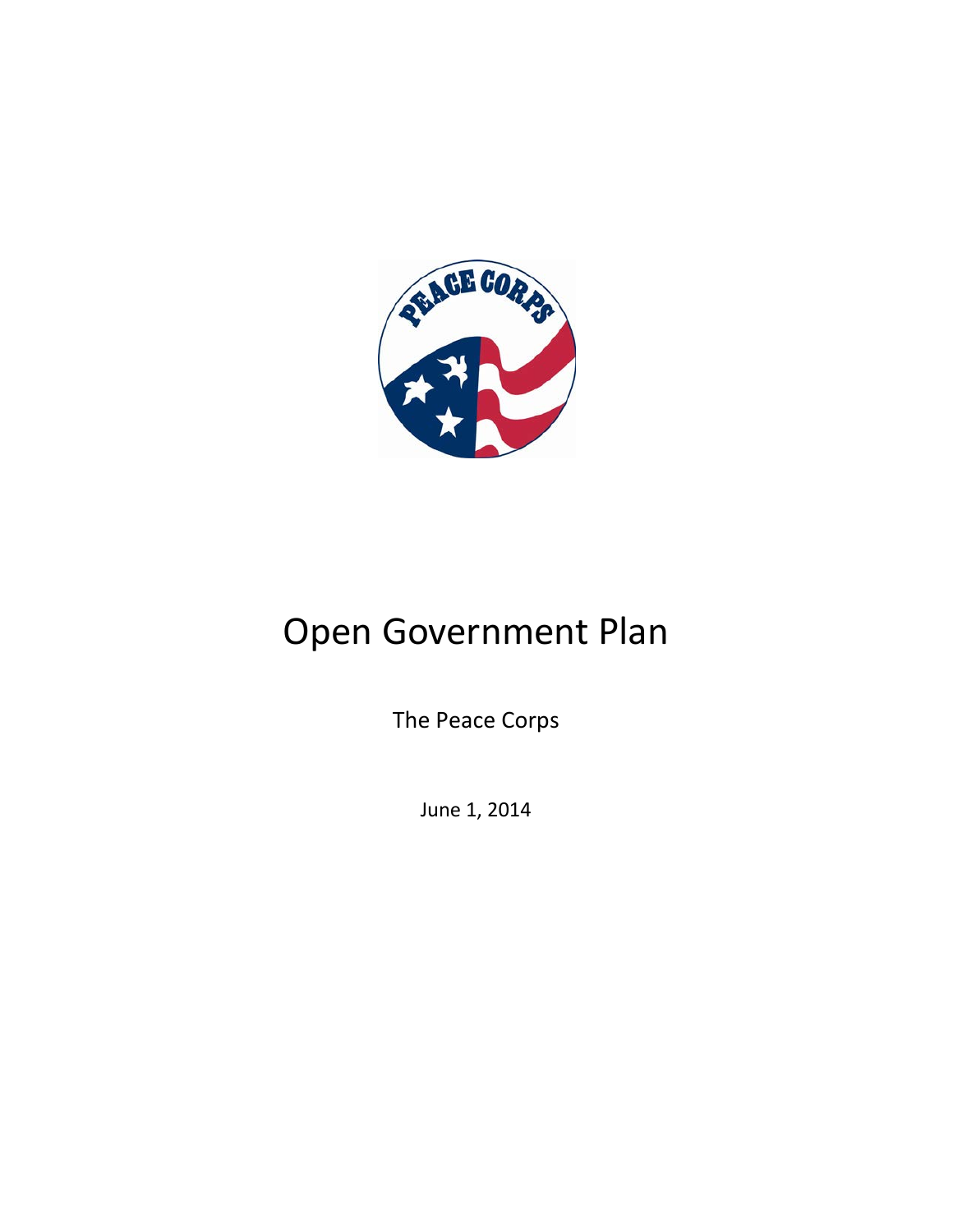### **1. Introduction**

#### **2. Open Government at the Peace Corps**

- 2.1. Open Government Structure
- 2.2. Public Engagement
- 2.3. Returned Peace Corps Volunteer Engagement
- 2.4. Employee Engagement
- 2.5. Alignment with Strategic Goals and Performance Measures

#### **3. Transparency**

- 3.1. High-Value Data and Information
- 3.2. Informing the Public
	- 3.2.1 Privacy
	- 3.2.2 Whistleblower protection
- 3.3. Congressional Requests
- 3.4. Freedom of Information Act
- 3.5. Records Management
- 3.6. Using Technology to Improve Transparency

#### **4. Participation**

- 4.1. Participation in public events
- 4.2. Participation in crowdsourcing solutions
- 4.3. Engagement in website improvements

### **5. Collaboration**

- 5.1. Collaboration Within the Agency
- 5.2. Collaboration Across Departments and Agencies
- 5.3. Collaboration Across Levels of Government
- 5.4. Public-Private Collaboration
- 5.5. Using Technology to Improve Collaboration

### **6. Status of 2012-2014 Flagship Initiatives**

- 6.1 Flagship Initiative: Stomping Out Malaria
- 6.2 Initiative 2: Develop an Agency Evaluation Policy
- 6.3 Enhance the Agency's Social Media Policy

### **7. New Initiatives to Advance Transparency, Collaboration, and Participation: 2014-2016**

- 1) Publish dataset of Peace Corps Volunteer job openings
- 2) Reshape Peacecorps.gov as the agency's open, publishing platform

### **8. Appendix – Links to Existing Resources**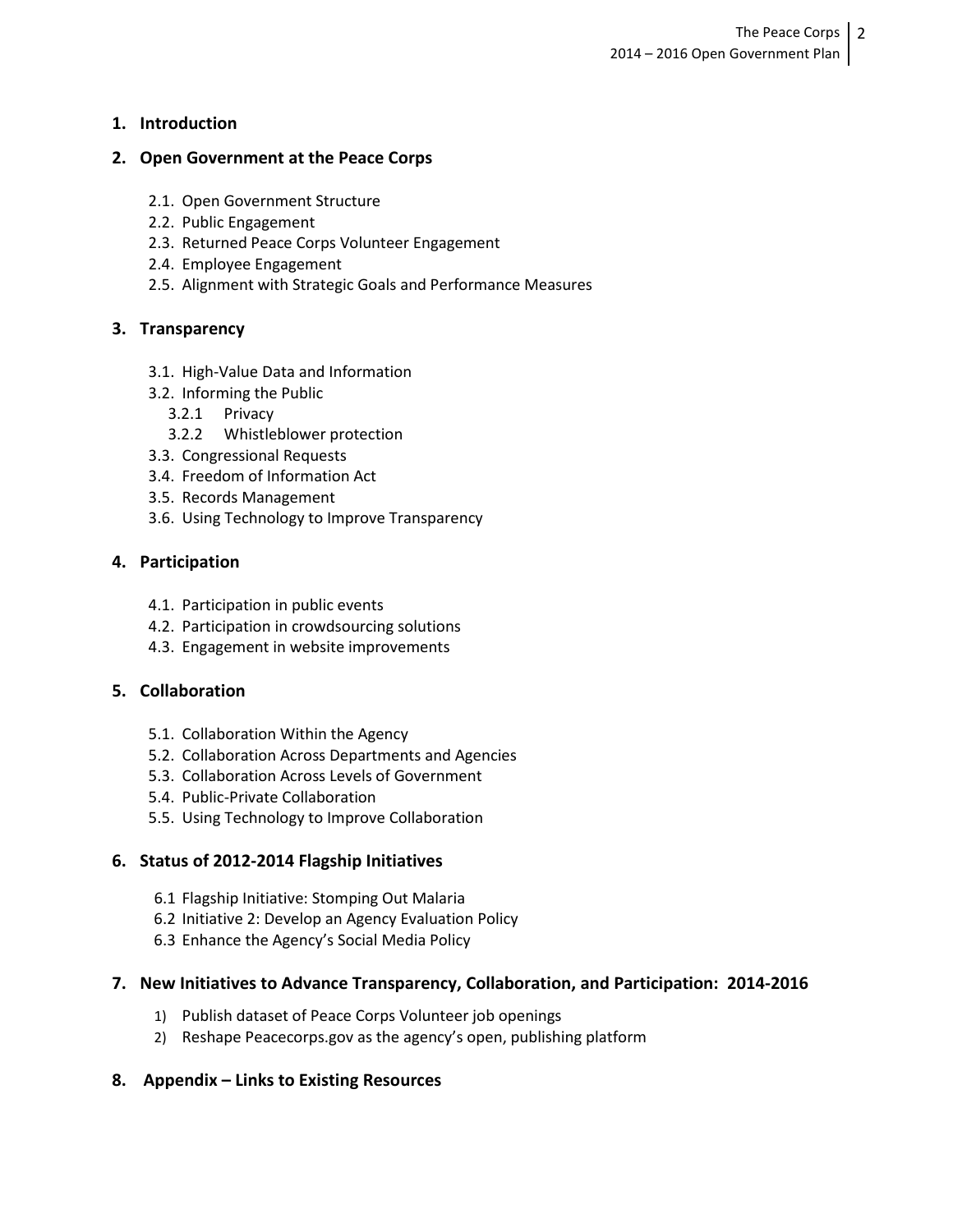# **1. Introduction**

The Peace Corps' third Open Government Plan describes progress that we have made in incorporating the principles of the [Open Government Initiative](http://www.whitehouse.gov/open) into our core operations and serves as a roadmap for future initiatives. It outlines the specific steps that we've taken to integrate the values of transparency, participation, and collaboration into our organizational culture and day-to-day processes. The Plan has been updated in accordance with the Open Government Directive and regular consultations with the Office of Management and Budget. This update also reports on the status of our previous flagship initiatives and outlines plans for two new initiatives.

### *About the Peace Corps*

The Peace Corps' mission is to promote world peace and friendship. While much has changed in the world since the Peace Corps' founding in 1961, its mission has not. The Peace Corps' three goals are as relevant today as they were more than 50 years ago:

- 1) To help the people of interested countries in meeting their need for trained men and women.
- 2) To help promote a better understanding of Americans on the part of the peoples served.
- 3) To help promote a better understanding of other peoples on the part of Americans.

The Peace Corps carries out its mission and goals by assisting interested countries with their development needs and building cross-cultural understanding, while providing efficient and effective support to ensure a positive Volunteer experience for a diverse group of Americans.

Since 1961, over 200,000 Americans have served as Peace Corps Volunteers living and working side-byside with local community members in 139 countries around the world. These Volunteers foster positive relationships with the people of those countries, represent the diverse faces of America, and promote sustainable development. During and after their service, Volunteers share with the American people their stories about life overseas, the people they served, and their cultural experiences.

# **2. Open Government at the Peace Corps**

The Peace Corps' mission aligns and supports the fundamental concept of open government. Transparency, collaboration, and participation are guiding principles for all our work. The job of every Peace Corps Volunteer is to work side-by-side with people in their host communities to transfer skills, find solutions together, and better understand each other's culture. When Volunteers return to the United States, they share their Peace Corps experience and information about host country cultures with family, friends, and co-workers, as well as through their everyday interactions with fellow Americans.

The Peace Corps also fundamentally supports the ideals of public service, which by its nature fosters a more open and participatory government. We are proud to be part of the resurgence of service and are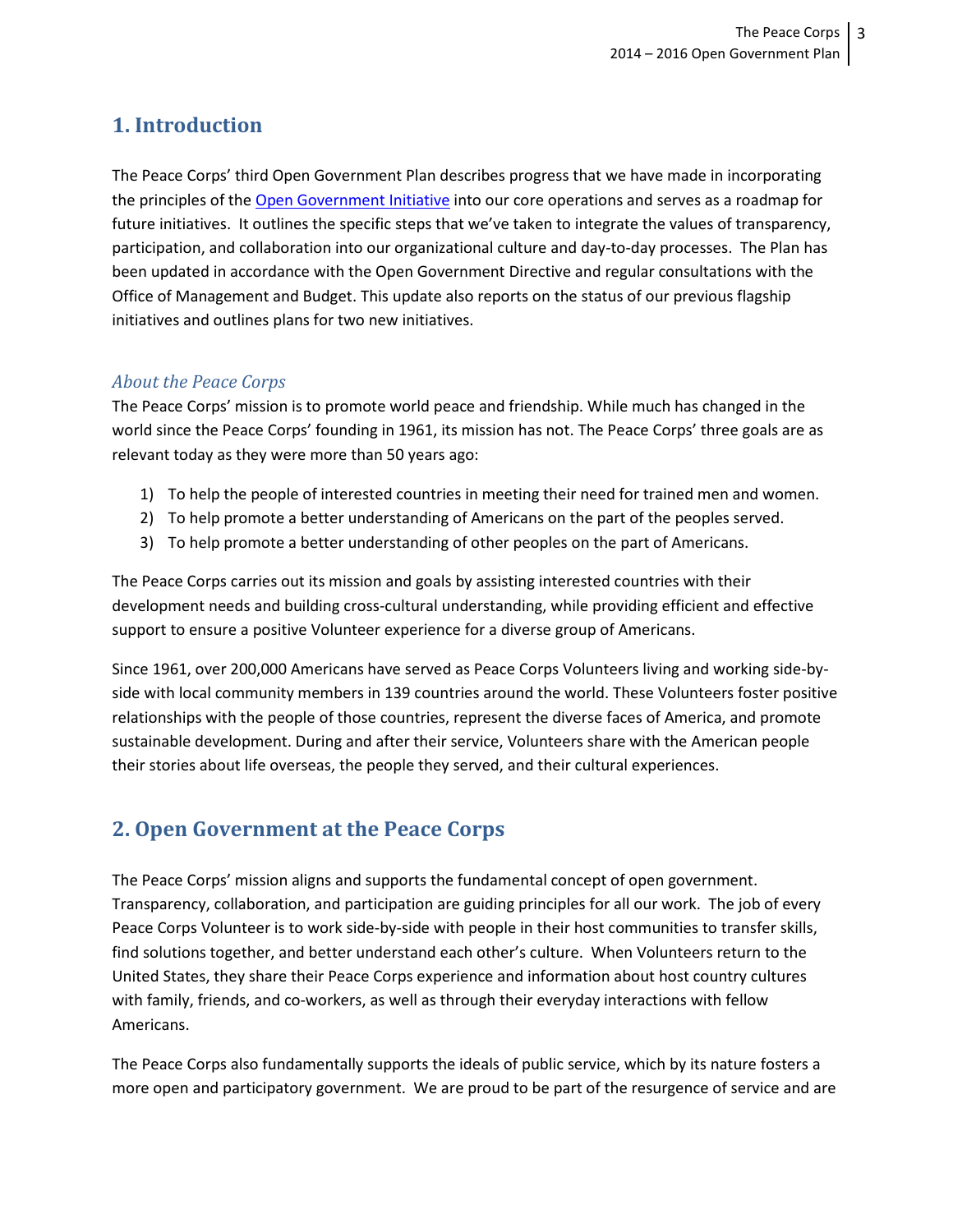making major reforms to make it even easier for Americans to apply to the Peace Corps and fulfill the promise of service.

The Peace Corps' Open Government Plan is considered a living document. We welcome suggestions for improvement from a broad and diverse audience, both within and outside the agency.

# *2.1 Open Government Structure*

The Peace Corps' original Open Government Plan was developed through work guided by the Peace Corps' Open Government Steering Committee. The committee collected employee and public input, and this feedback was incorporated into the plan.

Agency leaders and staff from key stakeholder offices contributed to the update of the Plan. The Director of Digital Integration coordinated contributions and feedback and works closely with the Office of Innovation and the Office of Strategic Information, Research, and Planning to ensure that Open Government principles continue to be integrated into ongoing operations across the agency.

# *2.2 Public Engagement*

The Peace Corps uses its Open Government portal [\(www.peacecorps.gov/open\)](http://www.peacecorps.gov/open) to continue to solicit input from the public on Open Government issues. The agency will continue to explore a variety of ways to increase public and staff engagement, promote creative solutions to agency problems, and champion Open Government as an integral part of Peace Corps' culture.

The Peace Corps engages the public in a number of ways, both domestically and abroad. One example of how the agency has been engaging the American public since 1964 is the Peace Corps Partnership Program, which links interested private-sector donors with small, community-initiated, Volunteer-led development projects in the countries where Volunteers serve.

The most popular way that people engage with the Peace Corps is through our website, Peacecorps.gov, and through blogs and social media. Peace Corps has one of largest followings of any federal agency on the web and on social media, with over half a million followers on Twitter, nearly 700,000 monthly visits to our website, hundreds of different Facebook groups around the world, and dramatic increases in the number of people visiting our YouTube, Instagram, Pinterest, and Google+ pages. These venues have evolved from being mostly "broadcast out" mediums to highly engaging, interactive venues where people from all backgrounds and interests are following the work of Peace Corps and engaging with staff and Volunteers.

# *2.3. Returned Peace Corps Volunteer Engagement*

The Peace Corps has a unique constituency with a large and active alumni network, referred to as Returned Peace Corps Volunteers (RPCVs). Over 215,000 RPCVs live and work across the U.S. and overseas, continuing to promote the ideals of public service. Returned Volunteers strongly self-identify with their Peace Corps service, with many of them describing their service as the most influential thing they've ever done. When Volunteers return home, they share the knowledge of living in another culture and the deep relationships they forged with their host country communities. Sharing their experience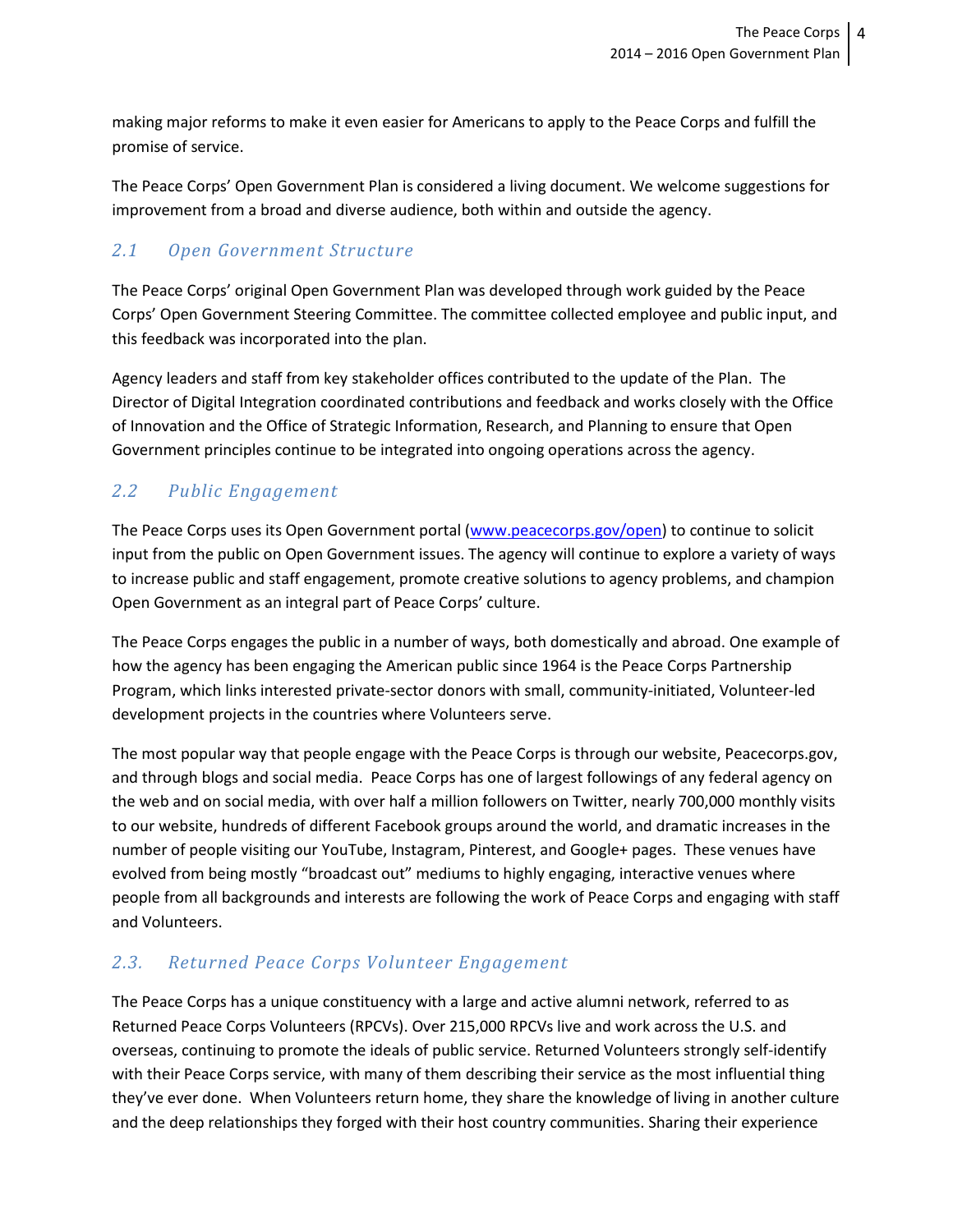helps bridge the gap between Americans and people of other countries and demonstrates that the U.S. government fosters collaboration not just in the U.S., but also overseas.

The agency keeps RPCVs involved in the work of the agency through a variety of initiatives. The Office of Third Goal and Returned Volunteer Services actively engages with RPCVs on the web and social media and via quarterly and monthly e-newsletters, including *RPCV Hotline* and *Peace Corps Update*. These newsletters provide RPCVs with career advice, job openings, advanced education opportunities, and information about major agency initiatives. Additionally, the agency manages a Speaker's Match program that provides RPCVs with opportunities to share their stories through classrooms, panels, conferences, and other venues around the country.

Through the Paul D. Coverdell Fellows Program, RPCVs are also given the opportunity to pursue graduate school while continuing to serve the American public. RPCVs participating in the Coverdell Fellows Program receive a reduction in the overall cost of tuition for an accredited graduate school program and participate in an internship benefitting an underserved American community.

# *2.4 Employee and Volunteer Engagement*

Peace Corps Volunteers and employees at all levels are encouraged to engage and discuss innovative approaches to improve agency operations and culture. Offices at headquarters and overseas posts engage employees and Volunteers in planning future activities during annual strategic planning retreats and through the preparation of office strategic plans.

The Office of Innovation, within the Director's Office, continuously strives to create a culture of innovation by engaging employees and Volunteers to find creative solutions to long-standing problems. Examples of this type of engagement are described in Section 4.2.

# *2.5 Alignment with Strategic Goals and Performance Measures*

*The Peace Corps Strategic Plan for FY 2014-2018 and Annual Performance Plan for FY 2014-2015* is a blueprint for moving our agency forward while remaining true to our longstanding mission and three core goals. It guides our work to improve agency operations and increases the impact of our Volunteers in the communities they serve. The plan strengthens and advances the far-reaching reforms we have made in recent years, addresses decades-old challenges, and leverages critical new opportunities.

The Peace Corps' three core goals continue to serve as the foundation for the Peace Corps' approach to development and the three strategic goals that guide the FY 2014-18 Strategic Plan:

### **Strategic Goal 1: Building Local Capacity**

*Advance local development by strengthening the capacity of local communities and individuals through the service of trained Volunteers*

## **Strategic Goal 2: Sharing America with the World**

*Promote a better understanding of Americans through Volunteers who live and work within local communities*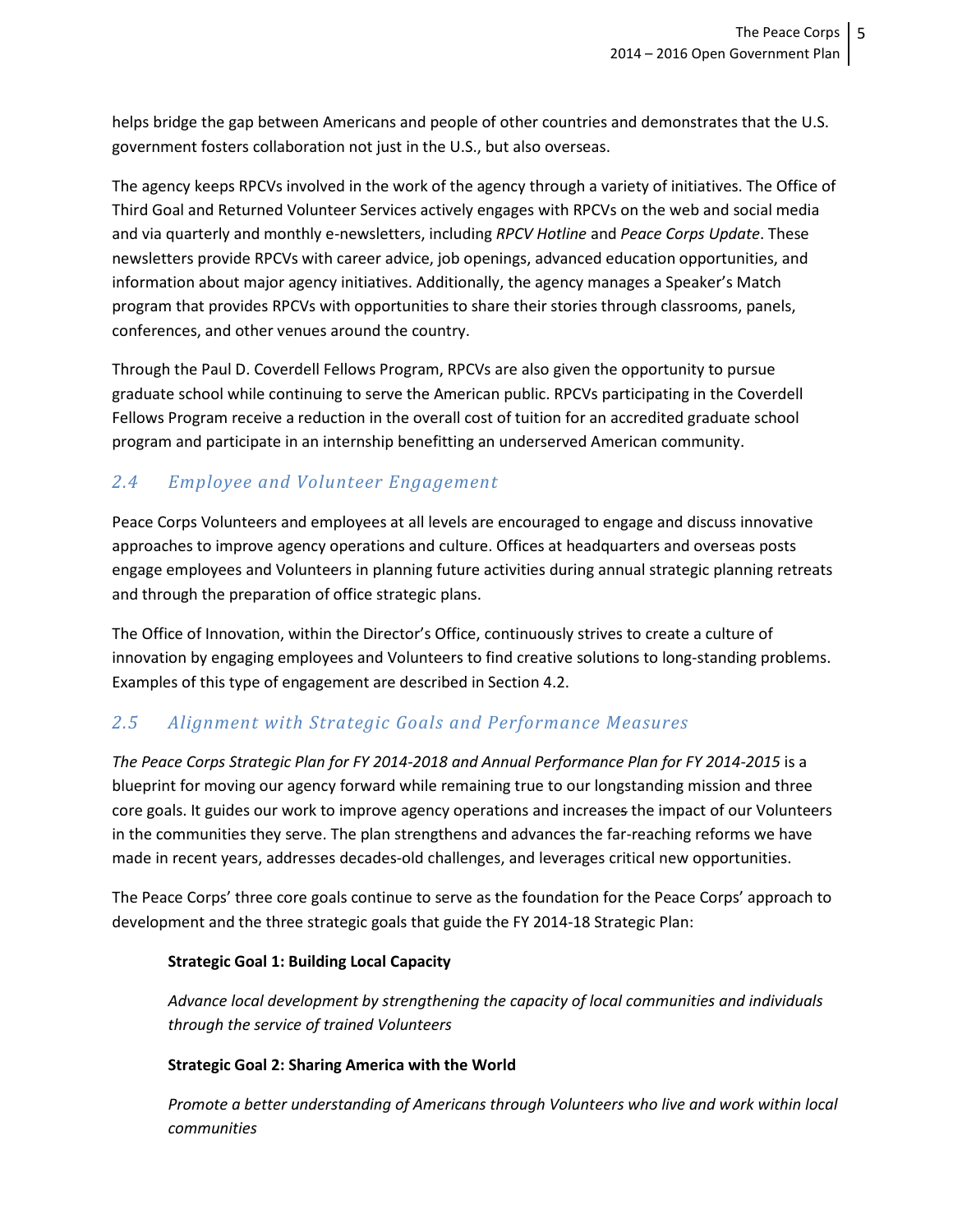#### **Strategic Goal 3: Bringing the World Back Home**

*Increase Americans' awareness and knowledge of other cultures and global issues through Volunteers who share their Peace Corps experiences and continue to serve upon their return*

Additional information on the three strategic goals, 11 objectives, and 26 performance goals are found at [www.peacecorps.gov/strategicplan](http://www.peacecorps.gov/strategicplan) and is available online on the agency'[s Open Government Portal.](http://www.peacecorps.gov/about/open/)

# **3. Transparency**

The Peace Corps shares its activities with the general public by posting agency information and reports on its financial and performance data to www.peacecorps.gov.

The Peace Corps Annual Performance Report (previously known as the Peace Corps Performance and Accountability Report) provides performance results and evaluation findings to the public. This report describes how the agency aligns resources to its Strategic Plan, highlights major accomplishments of Volunteers and staff serving around the world, and outlines plans to address future challenges. The report allows the President, members of Congress, and the American people to assess the effectiveness of the agency's operations.

The agency uses various data sources to verify progress on the agency's performance goals that are reported in the Annual Performance Report, including surveys of Volunteers, data calls to overseas and headquarters staff, and administrative data. In addition to summarizing results in the Annual Performance Report, the agency provides summaries of select data through its Open Government portal.

## *3.1 High-Value Data and Information*

The Peace Corps recognizes the tremendous value of providing data and information to its partners and the general public. We want the default to be that we publicly share data and information -- unless there is a clear business need or other restrictions that prevent us from being open. By increasing data transparency, we will increase public understanding about what our programs are accomplishing and strengthen accountability for results.

The agency publishes raw, summarized data on Peace Corps Volunteer characteristics, including country of service, age group, and project sector. This provides valuable information about the breadth and scope of the over 7,000 Peace Corps Volunteers serving overseas. The Peace Corps also conducts a variety of quantitative and qualitative surveys to measure program success. Because available data are often focused on Peace Corps Volunteers and staff, the agency is careful to respect the privacy of individuals and protect personally-identifiable information.

Moving forward, the Peace Corps' will more proactively use Data.gov to publish data sets and will expand the amount of high-value data sets that we can provide to the public. We will continue to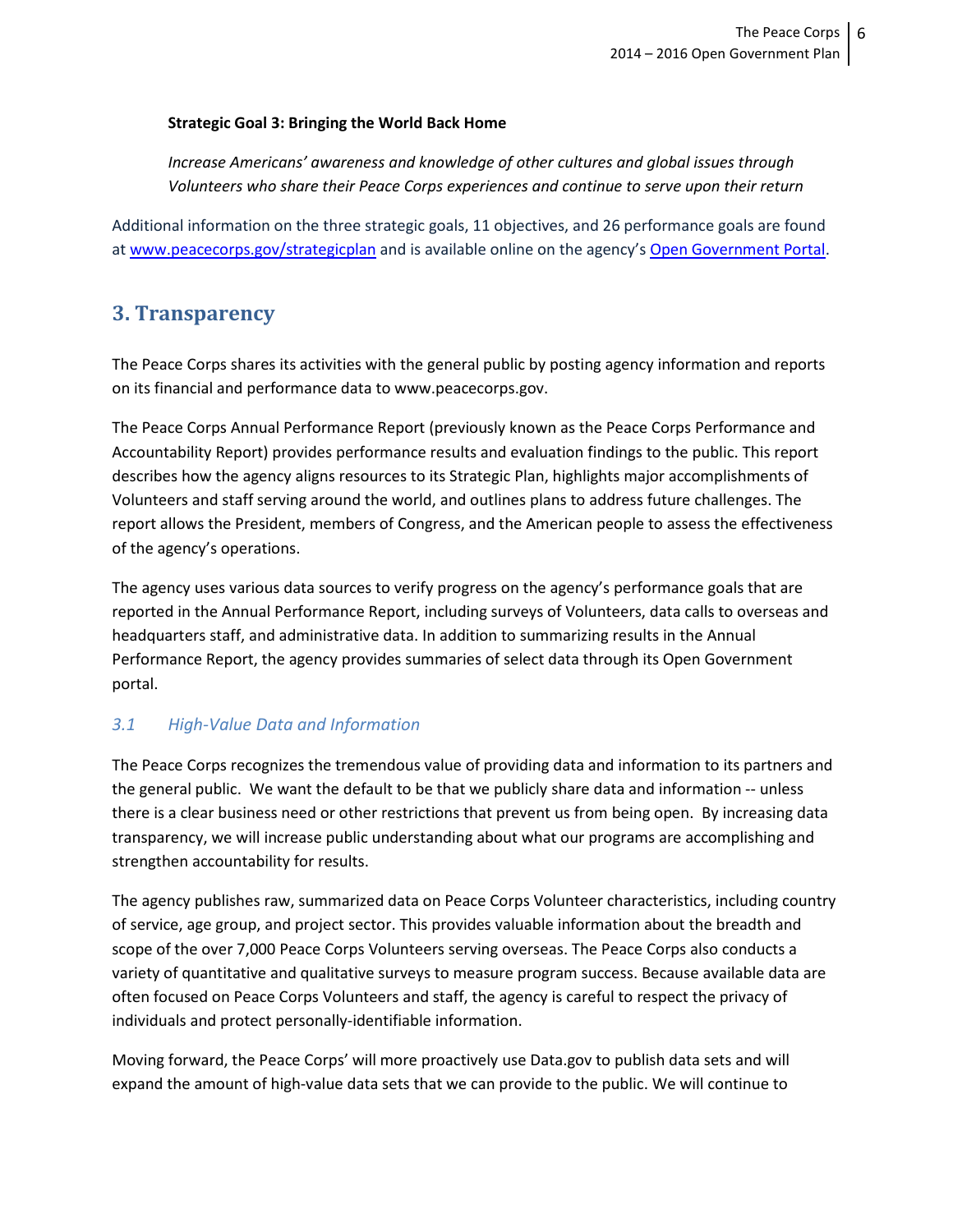include our public data sets on our open government page. Examples of the type of data that will be reviewed for publishing include:

- Agency financial statements
- Historical data about Volunteer dates and country of service
- Evaluation data
- Employee staffing organizational charts and types of employees
- Data on trainee and Volunteer attrition
- Volunteer satisfaction data
- Project summary information

The Peace Corps will continue to seek input from the public on what data and information is of high value. We will continue to publicize the availability of new data sets via Peace Corps' Open Government portal, and through social media outlets such as Facebook and Twitter.

### *Open Data and Enterprise Data Inventory*

The Peace Corps is developing an inventory of important agency data and will identify data sets that can be published on its Open Government portal. The Agency has proposed a new position to manage the process of publishing open data sets, and will work with offices to identify and expand data that can be of value to statistical agencies and the public.

#### *Annual Volunteer Survey*

The Annual Volunteer Survey (AVS) is a confidential survey of currently serving Peace Corps Volunteers. It provides direct feedback from Volunteers at a fixed period of time regarding their satisfaction with training, site selection, project activities, overall support, the impact they're having in their host communities, and other aspects of their service. Since 2012, the AVS has been administered exclusively online for greater efficiency. Responses to all questions are provided directly by the Volunteers, and we apply rigorous data cleaning procedures to the dataset prior to analysis to ensure data quality.

The survey has consistently received a very high response rate from Volunteers: 92% of over 7,000 Volunteers completed the survey in 2013. The survey has also been configured for better access on mobile devices, which we expect will increase participation and response rates.

As with all surveys, the Annual Volunteer Survey is subject to various limits to data validity, including non-response bias, but provides an important basis for long-term trends and analysis. The Agency will continue to use the survey to inform agency management about Volunteers' perspectives on key issues, areas of strength, and opportunities for improved performance. Anyone can view a tabular report of the survey results on our Open Government portal.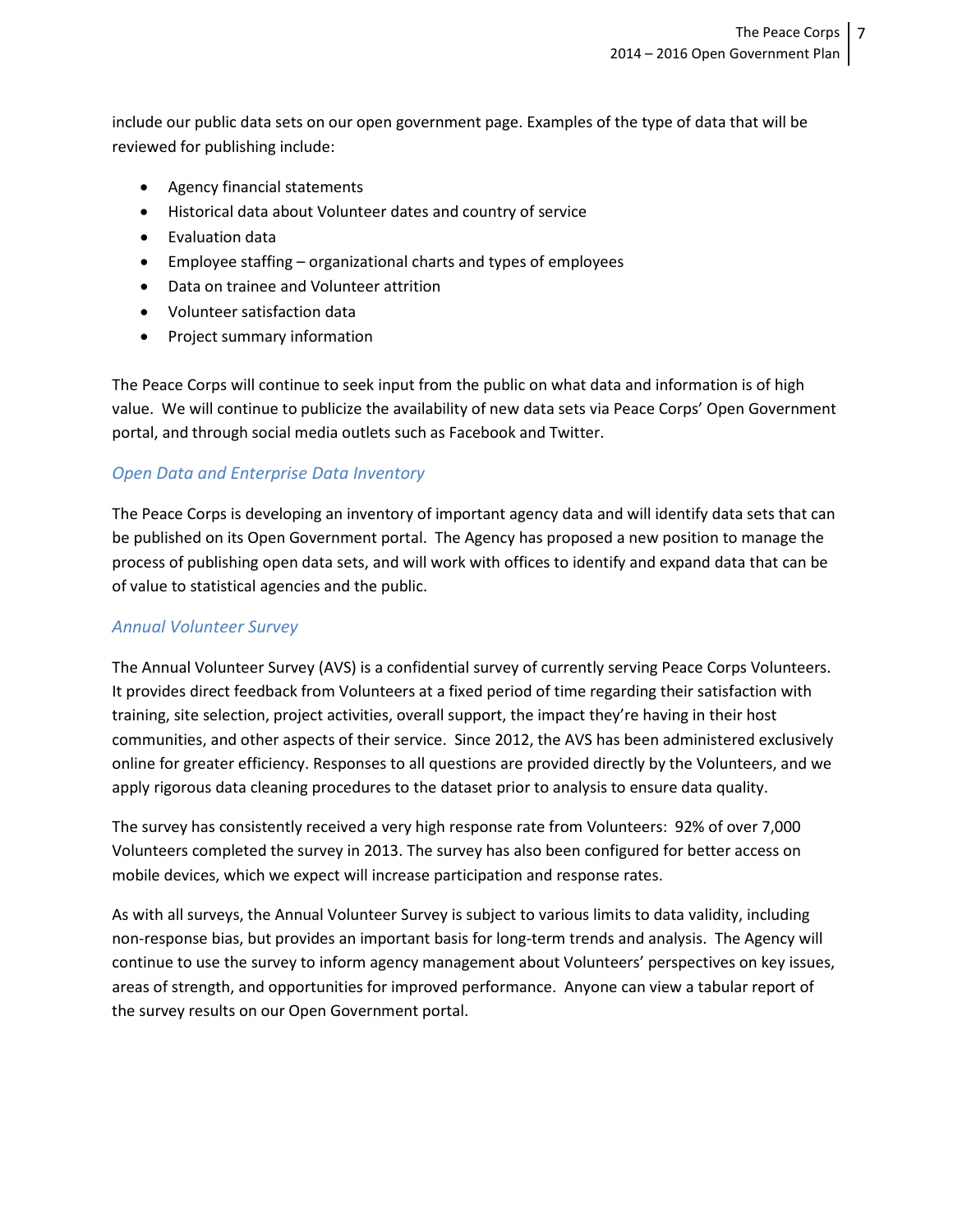### *Other Data Sources*

The Peace Corps uses a number of other data sources to measure impact and results. For example, the agency requests data from headquarters offices and overseas posts through online survey software, and responses are downloaded and analyzed using statistical software. These administrative records are not yet tied to our central database system, so we're currently limited in our ability to fully validate the accuracy of the data. To compensate for this limitation, the agency develops data collection tools to ensure that respondents are fully aware of data collection procedures, and that they collect data in a consistent way throughout the year. We will examine ways to more fully integrate and standardize our data collection procedures in FY14.

Several new data sources are in development in FY 2014, including the Global Counterpart Survey, the Host Country Staff Survey, and strengthening of the Volunteer Reporting Tool. The agency is developing methodologies to ensure that data collected from these new data sources are high quality.

### *Using Administrative Data for Statistical Purposes*

The Peace Corps collects administrative and program information at various stages of the Volunteer lifecycle. For example, prospective Volunteers provide demographic data, including ethnicity and age information, when applying to the Peace Corps, which the agency then uses to provide summary statistics. As administrative systems contain personally identifiable information, the agency protects applicants and Volunteers' privacy by publishing certain data only in aggregate form.

The Peace Corps is committed to providing information on its activities to the general public, which often includes individuals interested in becoming Volunteers; friends and family members of Peace Corps Volunteers; RPCVs; and individuals interested in international development, cross-cultural experiences, and international volunteerism.

The agency continually reviews its financial and performance data and shares this information with the public annually in the *Peace Corps Performance and Accountability Report*. This report describes how the agency manages its resources, highlights major accomplishments of Volunteers and staff serving around the world, and outlines plans to address future challenges. The financial and performance results in this report allow the President, Members of Congress, and the American people to assess the effectiveness of the agency's operations

For the last five years, the Peace Corps has been awarded the Association of Government Accountants (AGA) Certificate of Excellence in Accountability Reporting (CEAR) award. The award is given to federal government agencies whose Performance and Accountability and Annual Financial Reports achieve the highest standards of clarity in communicating financial information and performance accountability.

# *3.2 Informing the Public*

To build a culture of open government, active communication with the public is vital. The Peace Corps plans to leverage its Open Government portal, as well as traditional and new media tools, to communicate key milestones and significant actions.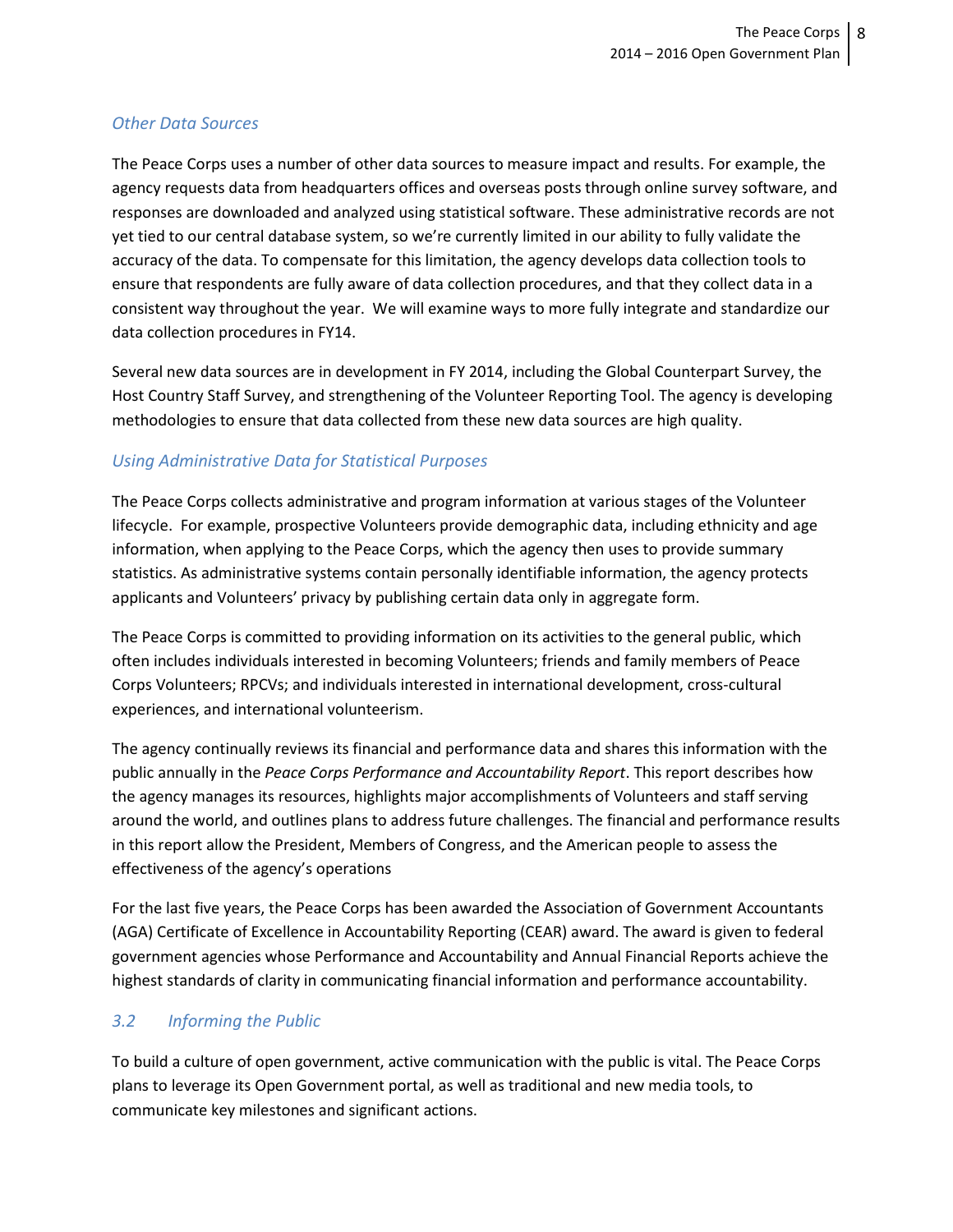The Peace Corps will continue to intensify its presence on social media and electronic media for accomplishing its goals within all sectors of the agency. The Peace Corps will continue to use its social media outlets such as **Facebook**, [Twitter,](http://twitter.com/peacecorps) and [YouTube](http://www.youtube.com/peacecorps) to regularly inform the public about Peace Corps activities, Volunteer profiles, and agency news. The Peace Corps will also use these resources to solicit feedback from the public about how the agency can be more transparent and to inform the public about the many Open Government-related resources available to them, consistent with this Open Government Plan.

The agency will continue to expand the use of the Peace Corps website, social media, and mobile technology to share agency information more efficiently. Many paper forms, documents, and recruiting materials are being transitioned to electronic versions that Volunteers, staff, and the public can access, including making content available for Volunteers on their mobile devices and tablets.

In addition, the reform of our Volunteer Recruitment and Delivery System will keep applicants better informed during the application process. The Peace Corps will also continue to make use of its Open Government portal (and other types of media) to announce changes, new products, or other milestones related to open government.

## *3.2.1 Privacy*

The Associate Director of Management serves as Chief Privacy Officer and is responsible for the development and maintenance of privacy policies, procedures, and guidance essential to safeguarding the collection, access, use, dissemination, and storage of personally identifiable information (PII) in accordance with the Privacy Act of 1974. In addition, the Associate Director of Management collaborates with the Chief Information Officer regarding the E-Government Act of 2002, the Federal Information Security Management Act (FISMA), and policy and guidance issued by the Office of Management and Budget (OMB).

Peace Corps collects, maintains, and uses personal information on individuals to carry out the agency's mission and responsibilities, and to provide services to the public. By federal law and regulation, privacy issues and protections must be considered for information technology systems that contain any PII. Peace Corps uses the Privacy Impact Assessment (PIA) as a key tool in fulfilling these legal and regulatory obligations. Completed PIAs are posted on the Peace Corps website at www.peacecorps.gov/foia.

It is Peace Corps policy to publish a system of records notice (SORN) in the *Federal Register* for any agency-maintained information technology system or paper file system that contains information on individuals and retrieves the information by a personal identifier. Peace Corps publishes a SORN in the *Federal Register* when establishing a new system of records, altering an existing system, and/or when a correction is needed in a previously published notice or the cancellation of a previously published notice is necessary. Published SORNS can be found a[t www.peacecorps.gov/foia.](http://www.peacecorps.gov/foia)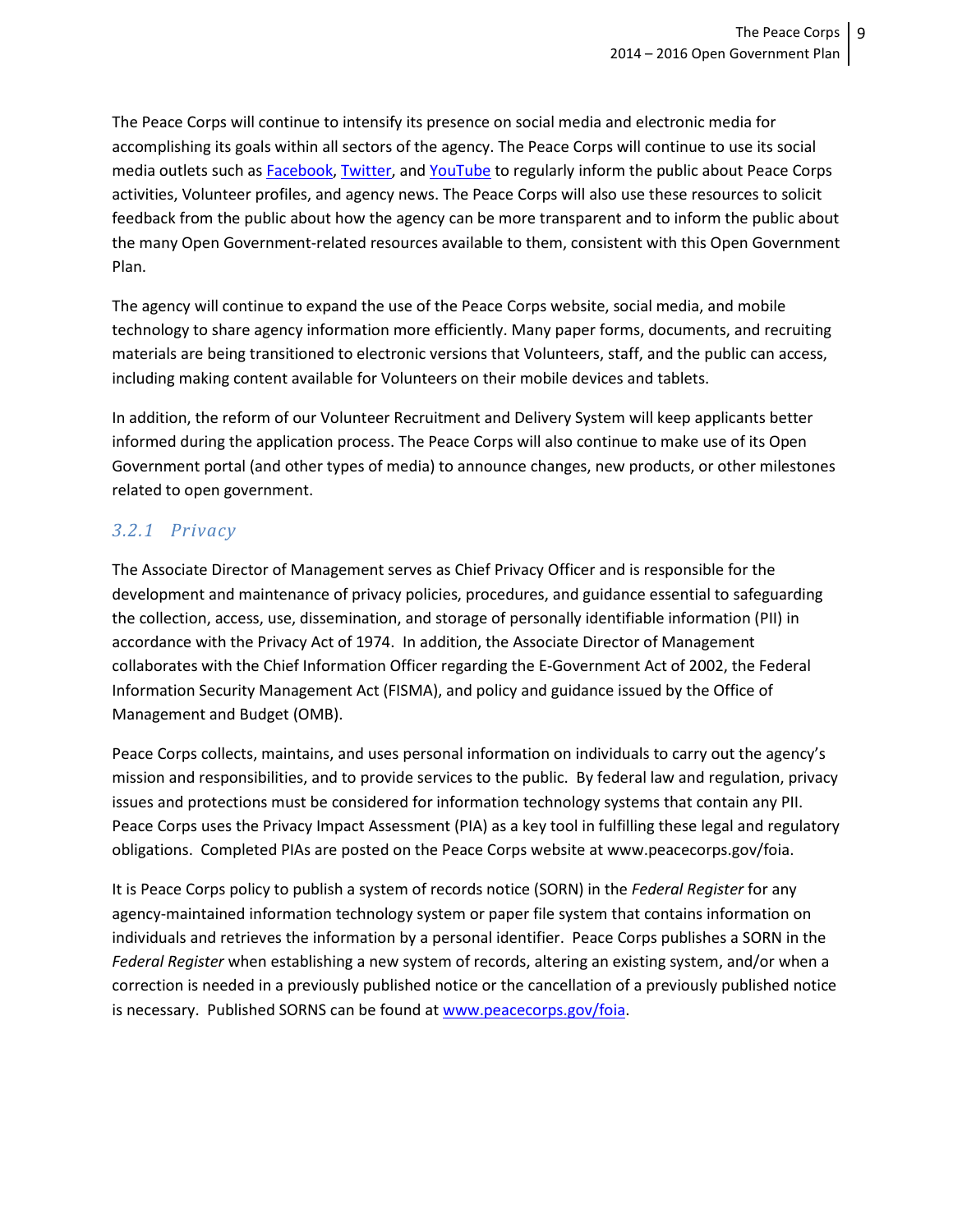# *3.2.2 Whistleblower Protection*

The Peace Corps and its Office of Inspector General (OIG) are committed to informing and providing to Peace Corps staff, contractors, and Volunteers information about prohibitions on retaliation for protected disclosures, and the rights and remedies for those who have made or are contemplating making a protected disclosure.

The Peace Corps is prohibited by federal law from taking an unfavorable personnel action against an employee in retaliation for:

- Cooperating with or disclosing information to OIG or the Office of the Special Counsel
- Disclosing fraud, waste, or abuse to a supervisor
- Disclosing information required to be kept secret by law or Executive Order when the disclosure is made to OIG or OSC
- Filing an appeal, complaint, or grievance
- Helping an individual file a complaint or testify on their behalf
- Making a disclosure to Congress
- Refusing to obey an unlawful order

Peace Corps Volunteers and Trainees also receive whistleblower protections. Peace Corps staff is prohibited from taking or threatening to take a negative administrative or other action (e.g. separation, reassignment, reduction in allowances, etc) against Volunteers or Trainees in retaliation for reporting wrongdoings such as:

- Concerns regarding the conduct of other individuals or organizations, even if the issue is beyond the Peace Corps legal jurisdiction
- Discrimination
- Misconduct
- Mismanagement related to Peace Corps management and operations
- Violations of law or Peace Corps policy (including sexual assault)
- Waste, fraud, and abuse

# *3.3 Congressional Requests*

The Peace Corps Office of Congressional Relations coordinates activities related to legislative issues and interests, serving as the official liaison between the Peace Corps Director and members of Congress and congressional staff. The Office of Congressional Relations also coordinates a timely response to congressional inquiries related to specific constituent and operational issues.

Annual reports mandated by Congress and testimony before congressional committees are posted on the agency's Open Government portal. Additionally, we publish Congressional Budget Justifications from 1961 through the current fiscal year.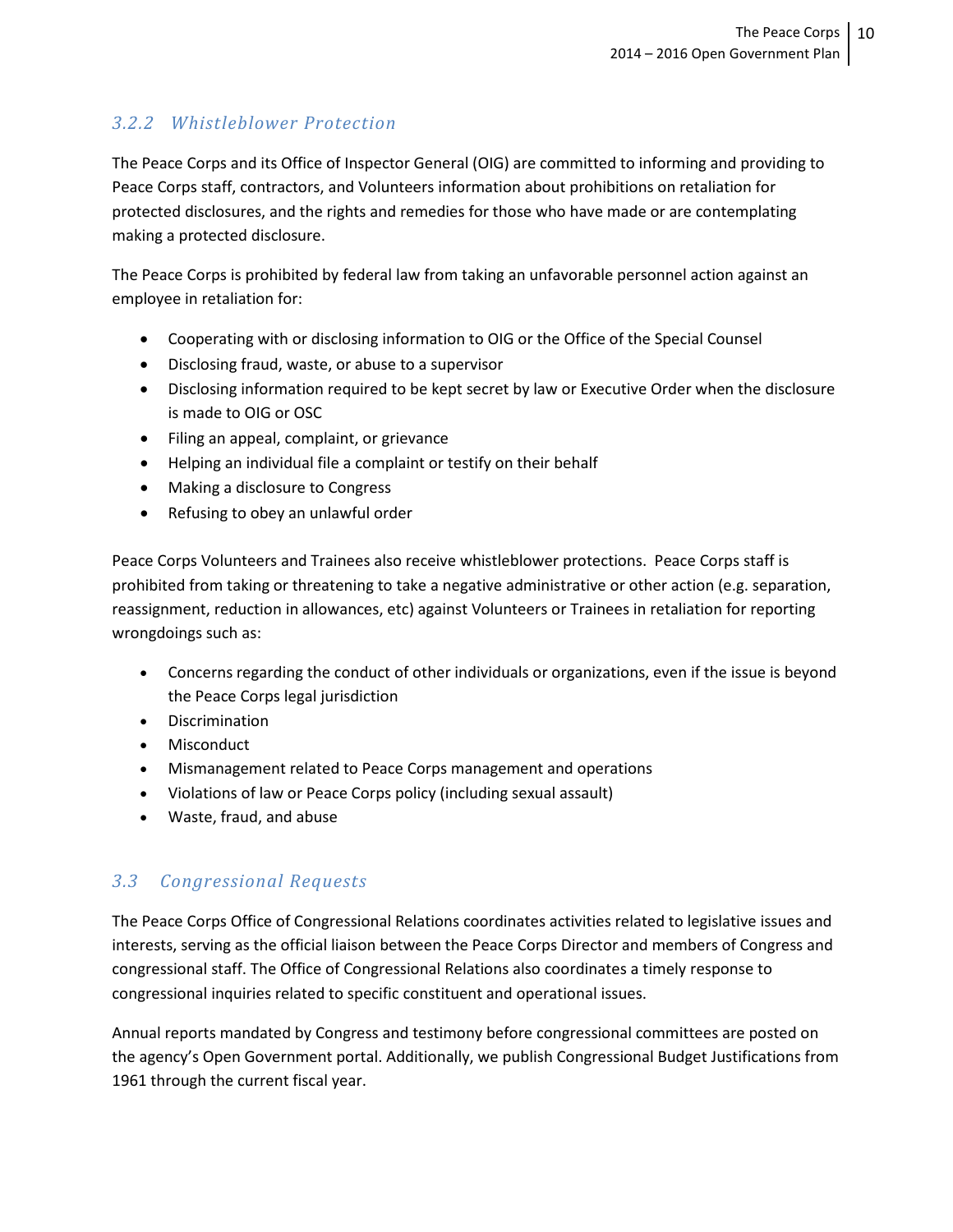# *3.4 Freedom of Information Act*

The Freedom of Information Act (FOIA) Office for the Peace Corps is located in the Office of Management and operates under the authority of the Associate Director for Management.

The office is supervised by the FOIA officer and consists of one full-time FOIA/Privacy Act specialist. In addition to the FOIA Office, an associate general counsel from the General Counsel's Office is responsible for reviewing agency responses and counseling staff on FOIA-related legal issues. The FOIA Office relies on other Peace Corps offices to provide responsive documents related to FOIA requests.

The Peace Corps Office of the Inspector General (OIG) has the authority to process, release, deny, and respond to requests for OIG records. Requests for OIG-generated documents are processed by the OIG FOIA officer. The deputy inspector general and legal counsel provide counseling and legal advice to the OIG FOIA officer. The Peace Corps FOIA officer and the OIG FOIA officer consult with each other when a request includes both Peace Corps and OIG records. This is done to ensure consistency and to prevent duplication in processing the request.

The Peace Corps' FOIA webpage provides information about performance, such as FOIA reports by fiscal year, as well as information about making a FOIA request, with instructions and a sample letter and FAQs. The Peace Corps launched a new section of its website in FY 2013, making it possible to submit a request as well as track its progress electronically. It is possible to communicate by different methods:

#### FOIA Office (Peace Corps)

- FOIA Public Liaison: Denora Miller, (202) 692-1236
- FOIA Requester Service Center: (202) 692-1236
- Email: foia@peacecorps.gov
- Webpage:<http://www.peacecorps.gov/foia>

### FOIA Office (Peace Corps, OIG)

- FOIA Public Liaison: Jeffrey Reichert, (202) 692-2922
- FOIA Requester Service Center: (202) 692-2922
- Email: foia@peacecorps.gov
- Webpage:<http://www.peacecorps.gov/foia>

### *FOIA Electronic Reading Room*

The Peace Corps' FOIA webpage also includes an electronic Reading Room that contains information routinely available to the public, in addition to frequently requested documents. According to new FOIA guidelines issued by the attorney general and in keeping with Open Government principles, the list of documents maintained in the Reading Room will continue to expand as records are added in which the public expresses an interest.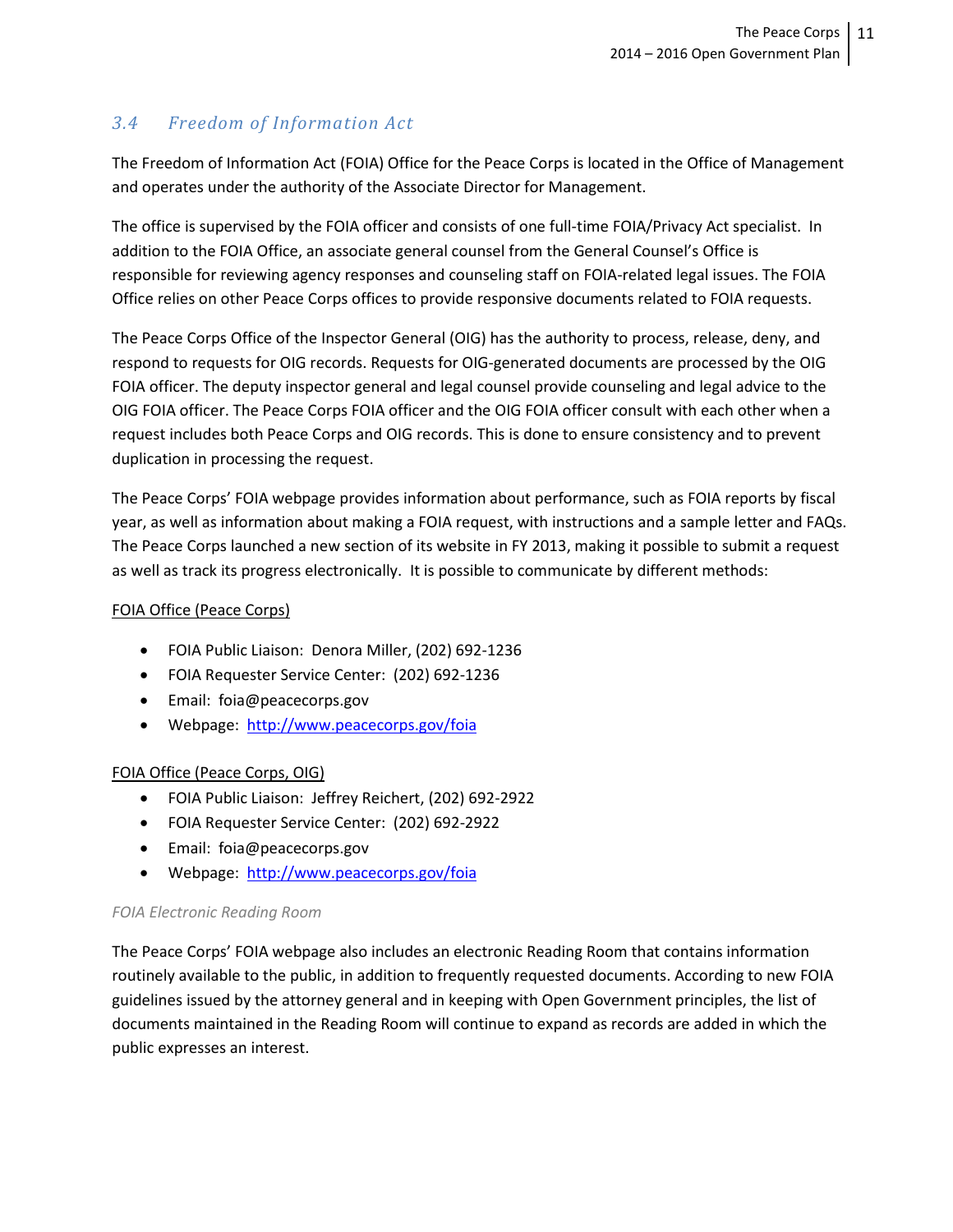#### *FOIA Proactive Disclosures*

The Peace Corps makes proactive disclosures, when possible, to ease the administrative burden of responding to frequently requested and disclosed records. In FY 2013, 63 percent of all requests processed (85 out of 134) resulted in full release of the documents. When full disclosure is not possible, the FOIA Office suggests partial disclosure, where appropriate. If a portion of a record is technically exempt, the FOIA Office determines whether the exempt portions can be released on a discretionary basis. This requires further review and determination of "foreseeable harm" and consent of the program office and General Counsel. In determining "foreseeable harm," the FOIA Office generally follows the Department of Justice, Office of Information Policy guidelines.

#### *FOIA Requests*

The average number of days for processing FOIA requests in FY 2013 was 44 days (simple requests) and 183 days (complex requests). The Peace Corps processed 28% of simple FOIA requests (35 out of 124) within a period of 20 working days. The number of FOIA requests increased from 151 in FY 2012 to 160 in FY 2013.

Five of the ten oldest pending FOIA requests closed in FY 2013, while the backlog of requests increased from 15 in FY 2012 to 35 in FY 2013. (Strategies for minimizing backlog, which DOJ/OIP has endorsed, are explored whenever appropriate.) We are considering additional staff to assist with the processing of FOIA requests in order to reduce the backlog. Moreover, the FOIA Office implemented an electronic FOIA tracking system in December 2012 which improves the monitoring of FOIA requests. Thereafter, the agency revised FOIA policy to implement guidance regarding discretionary disclosures of records or information exempt from disclosure. (See the final rule, published in the *Federal Register* on August 7, 2013.)

#### *FOIA Discussion*

The FOIA Office has enhanced staff training about FOIA requirements and responsibilities. Supervisors have a session once each year. Likewise, the points-of-contact to FOIA from major program offices (which is a system established in July 2010) have a session once each year, in addition to coaching. Finally, all new employees have an introductory session about FOIA during their orientation.

### *3.5 Records Management*

The Federal Records Act of 1950 establishes the basic responsibilities for records management in the federal government. It also sets the basic requirements for the creation, use, and potential destruction or transfer of records created by the federal government.

Records management refers to planning, controlling, directing, organizing, training, promoting, and other managerial activities involved with respect to records creation, maintenance, use, and disposition to achieve adequate and proper documentation of the policies and transactions of the agency and effective and economical management of agency operations. Records management addresses the complete life cycle of all records, regardless of physical form or characteristics.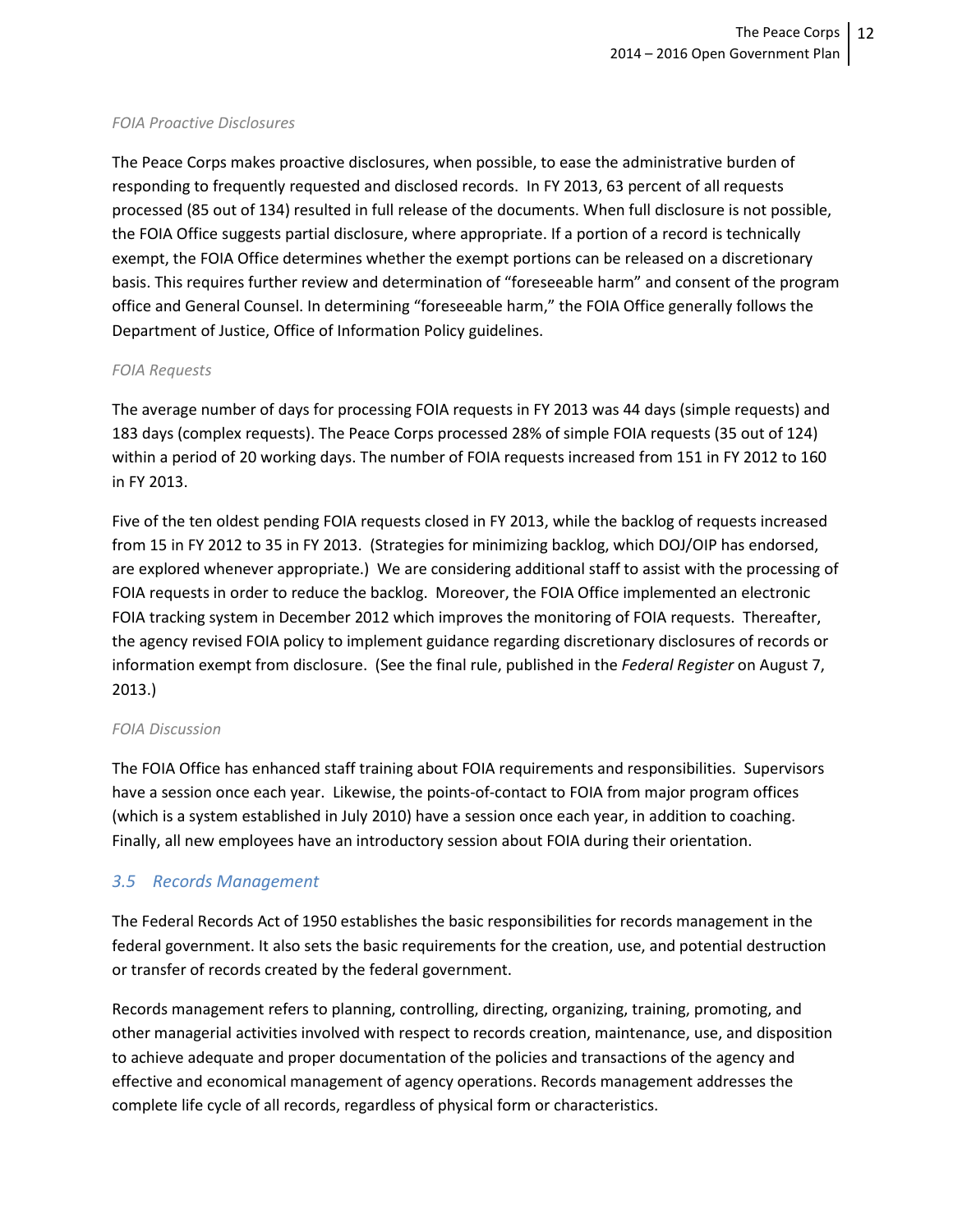#### *Records Management Staff*

The Records Management Office for the Peace Corps is located in the Office of Management and operates under the authority of the associate director of management. The records management program is supervised by the Freedom of Information Act (FOIA) officer. The staff consists of one fulltime records management officer, responsible for overseeing the records management program for the entire agency. The records management program shares one program assistant.

#### *Records Management Responsibilities*

Peace Corps staff creates and must maintain records to ensure that agency functions and activities are adequately and properly documented. Such records must protect the rights of the agency and persons directly affected by the agency's actions. Having comprehensive, accurate record schedules is essential to the agency's ability to conduct business, fulfill legal responsibilities, and most importantly, ensure a lasting history of the Peace Corps and its accomplishments.

The Peace Corps is responsible for adhering to all federal laws and regulations regarding the disposition of records. The agency follows two sets of mandatory disposition authorities regarding records: (1) The General Records Schedule (GRS), which is issued by the National Archives and Records Administration (NARA) and provides mandatory disposal authorization for temporary administrative records common to several or all agencies of the federal government; and (2) The Peace Corps' own schedules for records unique to the agency. There are more than 70 sets of schedules, written and proposed by the agency between 1966 and 2013, and approved by the Archivist of the United States. Both types of records control schedules indicate how long a record must be kept before it is destroyed or transferred to NARA for permanent preservation. Both the GRS and Peace Corps' records schedules are available on the NARA website at www.archives.gov/records-mgmt.

#### *Records Management Discussion*

The agency has begun revamping its records management program. Major objectives that have been achieved recently include compiling a comprehensive records manual and providing ongoing training to staff on the importance of record maintenance to ensure the correct disposition of all records. Ongoing objectives include: (1) Developing records schedules and proposing dispositions to NARA for all unscheduled records; and (2) Revising records schedules for outdated record series.

Major new objectives (mandated by the Office of Management and Budget-National Archives and Recodes Administration Managing Government Records Directive M 12-18, based on the Presidential Memorandum Managing Government Records, November 28, 2011), include (1) Managing all email records electronically by December 31, 2016; and (2) Managing all Peace Corps records electronically by December 31, 2019. Pursuit of these objectives is in addition to other priorities and objectives. Successful completion will require several years of commitment by all Peace Corps staff members as advised and assisted by the records management officer.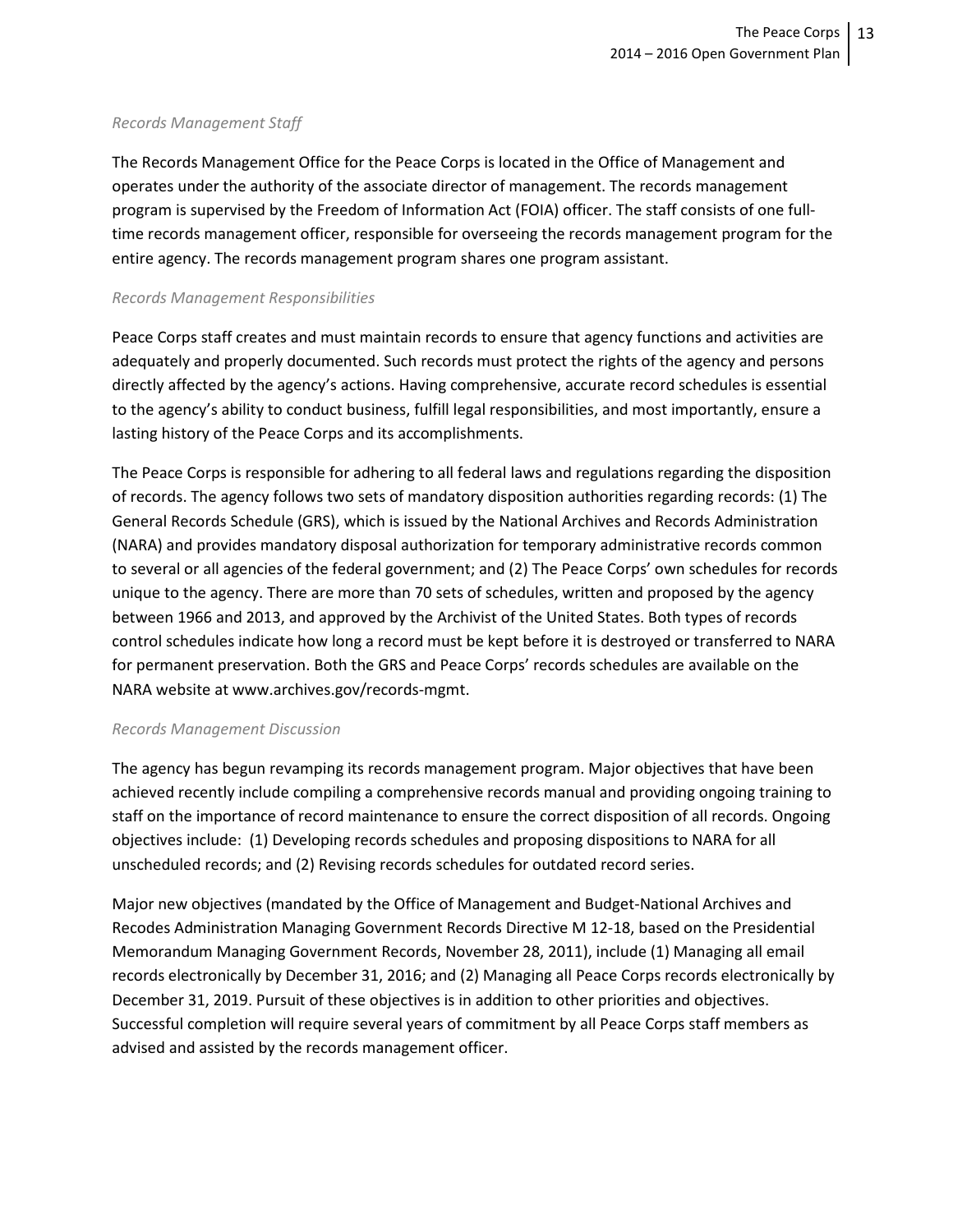# *3.6 Using Technology to Improve Transparency*

The Peace Corps is committed to maintaining compliance with applicable transparency initiatives listed in the Open Government Directive. The agency will continue to explore new ways to promote transparency, participation, and collaboration that go beyond current requirements.

### *Data.gov*

In May 2009[, Data.gov](http://www.data.gov/) was launched to allow the public easier access to government data sets. The agency will continue to identify potential data sets for inclusion on Data.gov. Please refer to Section 3.1 for more information, including a description of data provided and currently being evaluated for future availability.

## *eRulemaking*

The eRulemaking initiative is a current government-wide program with the goals of:

- increasing public access to, and participation in, developing regulations and other related documents that can impact the public
- promoting more efficient and effective rulemaking through public involvement.

In 2003, the eRulemaking program launched the Regulations.gov website to enable citizens to search, view, and comment on regulations issued by the federal government. Peace Corps' Federal Register notices are available on the regulations.gov website.

# *IT Dashboard*

In June 2009, the Office of Management and Budget launche[d IT Dashboard,](https://www.itdashboard.gov/) enabling federal agencies and the general public to view details of federal information technology investments. The Peace Corps reports its IT investments to OMB via reports known as "Exhibit 300s" and the data is found on IT Dashboard under the "other agencies" aggregation.

# *USASpending.gov*

[USASpending.gov](http://www.usaspending.gov/) is the Office of Management and Budget's response to the requirements of the Federal Funding Accountability and Transparency Act of 2006. The Transparency Act requires a single searchable website with data on contracts, grants, purchase card spending, and other transactions. Peace Corps data are accessible on this site

# **4. Participation**

Public participation is central to the Peace Corps' mission. The Third Goal of the Peace Corps is to help promote Americans' understanding of other peoples, and Volunteers and RPCVs carry out this goal as they engage Americans by sharing their experience about the countries where they served. The agency hosts many events to bring RPCVs and the general public together, providing a window to the people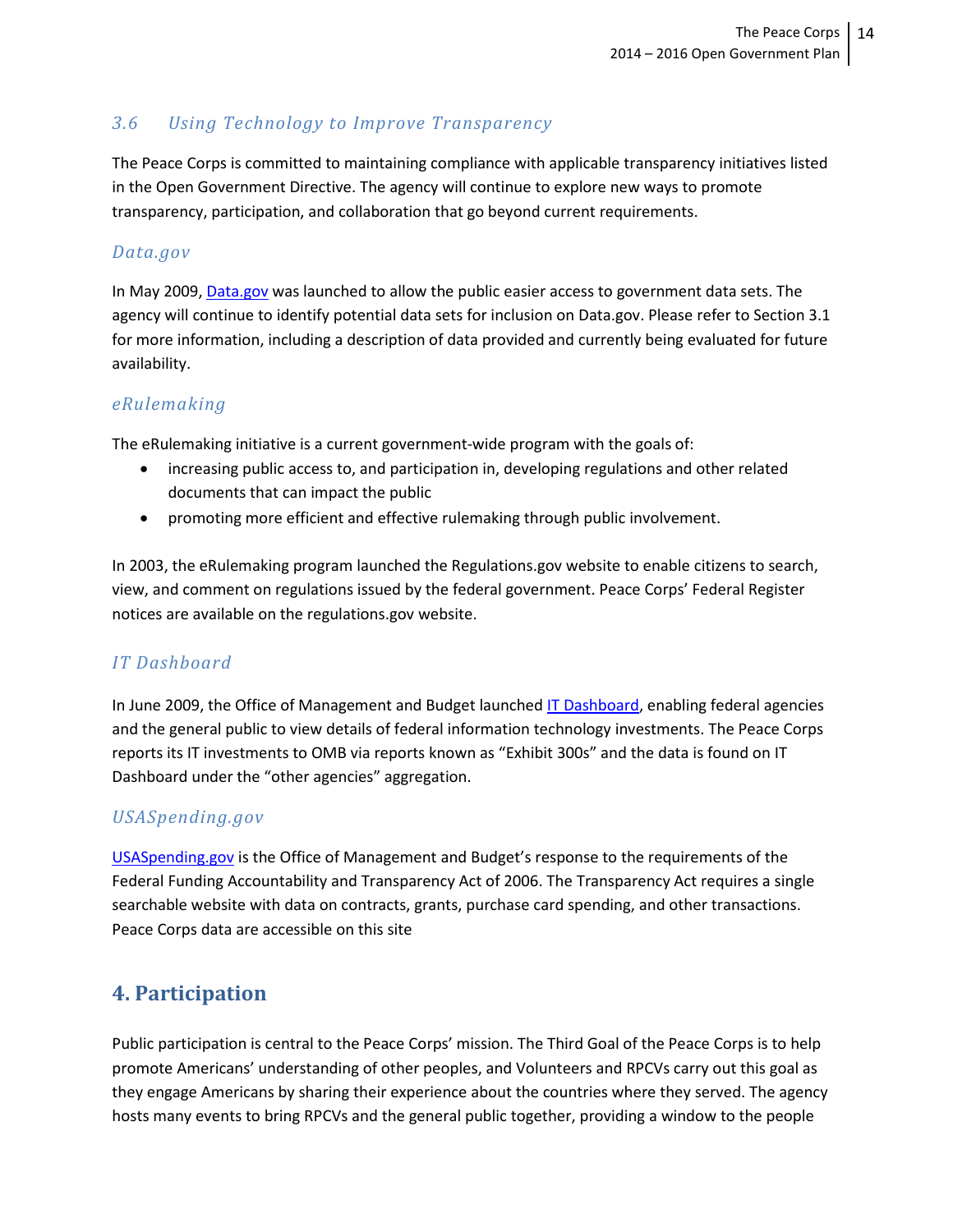and cultures where Volunteers have served and highlighting agriculture, business, education, health, youth development, and other Peace Corps projects being conducted around the world.

# *4.1 Participation in public events*

The Peace Corps hosts hundreds of public events around the country and around the world. They include such diverse events such as general recruitment sessions for potential applicants, local community events hosted by RPCVs, sessions at Peace Corps headquarters with leading international development experts, and in-country public forums and celebrations. These events are published on Peacecorps.gov and public participation is highly encouraged.

We have also increased public participation in online events, so we can take advantage of technology to better connect with people across the Peace Corps network. We regularly conduct live Twitter Town Halls, Google + Hangouts On Air, and Skype sessions with staff and Volunteers – all of which are publicly available so people can better understand the work of Volunteers and engage with us on the most popular online platforms.

# *4.2 Participation in crowdsourcing solutions*

The Office of Innovation, within the Director's Office, continuously strives to create a culture of innovation by encouraging employees and Volunteers to crowd-source solutions, share best practices, model new ways of getting work done, and simplify complex systems and processes. Many innovation projects are underway that bring together creative people inside and outside the agency to produce real results, using open, highly participatory approaches. Examples include:

- **Crowd-sourced web and mobile apps**: Through partnerships with universities and organizations like Random Hacks of Kindness, Peace Corps has developed prototype apps that will:
	- o Help Volunteers track their malaria medications and reduce the risk of getting malaria
	- o Improve how people can view and filter information about Volunteer job opportunities
	- o Make it easier for Volunteers and staff to track requests for medical supplies
	- o Collect performance data and indicators about their Peace Corps projects, such as number of teachers or health workers trained
- **Open mapping technologies**: The Peace Corps is exploring ways to use open source mapping technology to improve data about Volunteers' work sites, strengthen safety and security protocols, and make better use of geographic-based data for more informed and transparent decision-making. Part of this effort will include having large numbers of Volunteers and their host country counterparts to collaborate in mapping data across as many Peace Corps overseas posts as possible, so impact and participation happens on a broad scale.

These projects exemplify the principles of transparency, collaboration and participation and are contributing to open source solutions that are embraced by Volunteers and can be re-used by other agencies and organizations.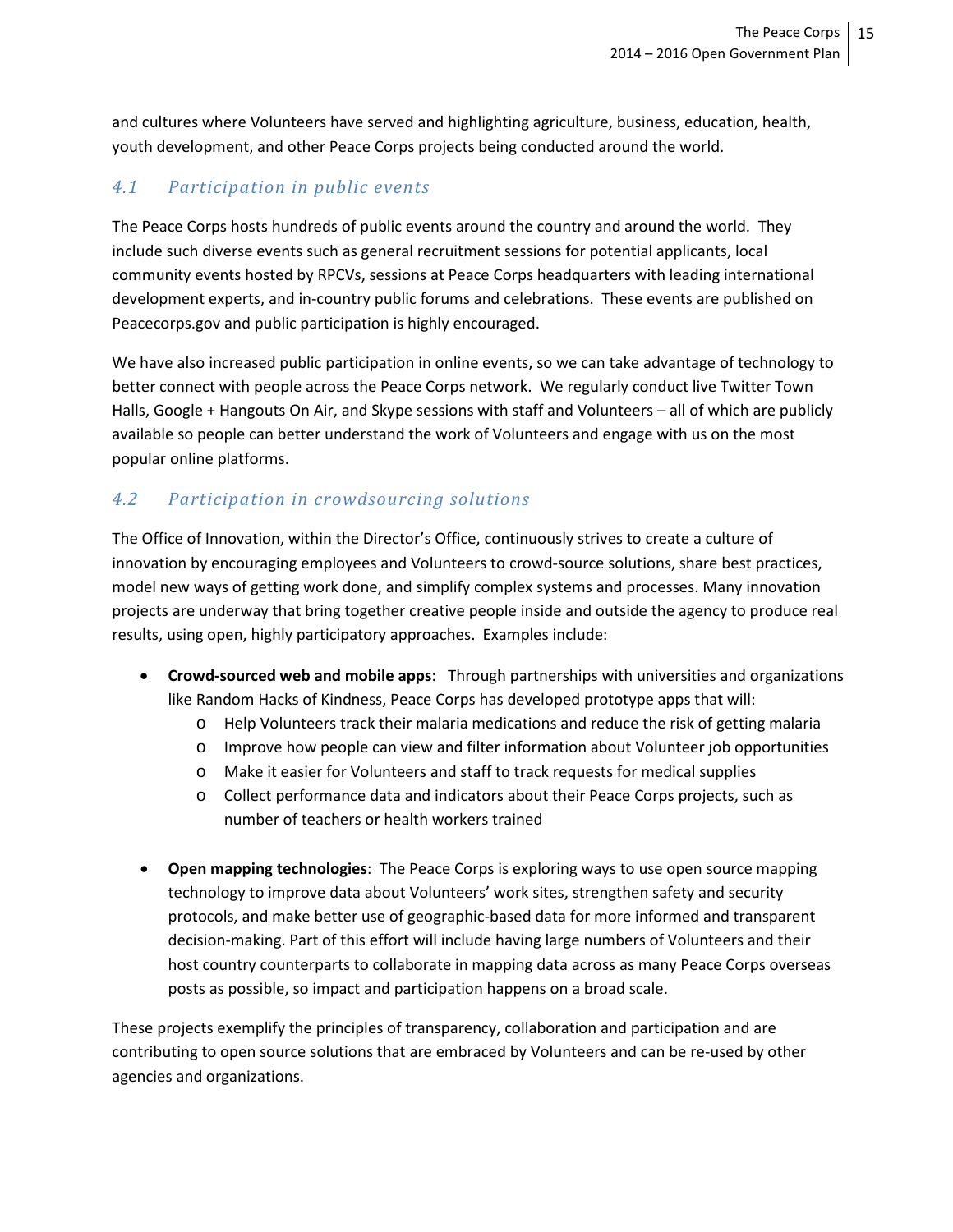# *4.2 Participation in website improvements*

Given the increasing impact of the web and social media, we plan to embark on a major overhaul of Peacecorps.gov in 2014. The site will be transformed from a more traditional website to an open publishing platform that will focus on telling the Peace Corps story in real-time (or near real-time). This will allow people to more directly see and experience the work of Volunteers in the field and the impact they're having in their communities. It will result in a more engaging, immersive experience, with the goal of increasing transparency, collaboration, and participation. The site will be more participatory and more open to a diverse range of contributors who want to share their piece of the Peace Corps experience– such as prospective Volunteers, current Volunteers, host country communities, staff, RPCVs, partners, and family and friends. This initiative is also described later as one of our flagship initiatives.

# **5. Collaboration**

The purpose behind the principle of collaboration is to leverage cooperation with other government (federal and non-federal) agencies, the public, and nonprofit and private entities to drive the agency's core mission. The agency is continuing to seek ways to increase strategic partnerships with international and local nongovernmental organizations and community-based organizations.

# *5.1 Collaboration within the Agency*

Volunteers and staff work with host country partners to fulfill the mission of the Peace Corps. Employees engage colleagues across organizational units to share promising practices, develop solutions to problems, and foster a climate of creativity and innovation. Both formal and informal working groups form as new challenges arise.

# *5.2 Collaboration with other federal agencies*

The Office of Strategic Partnerships is responsible for developing and implementing the agency's policy and strategy for building and maintaining relationships with other executive branch departments and agencies. Of particular focus are those agencies whose missions intersect most directly with that of the Peace Corps, making it possible to cultivate strategic partnerships and maximize the Peace Corps' contribution to international development efforts. These include the U.S. Department of State, United States Agency for International Development (USAID), Millennium Challenge Corporation, Environmental Protection Agency, and Centers for Disease Control and Prevention.

For example, through the Small Project Assistance Agreement, the Peace Corps works with USAID to provide small grants to communities to implement development projects alongside Peace Corps Volunteers. Through the Energy and Climate Partnership of the Americas, the Peace Corps and the Department of State provide training on sustainable energy practices in rural areas, with an emphasis on expanding the use of clean cookstoves.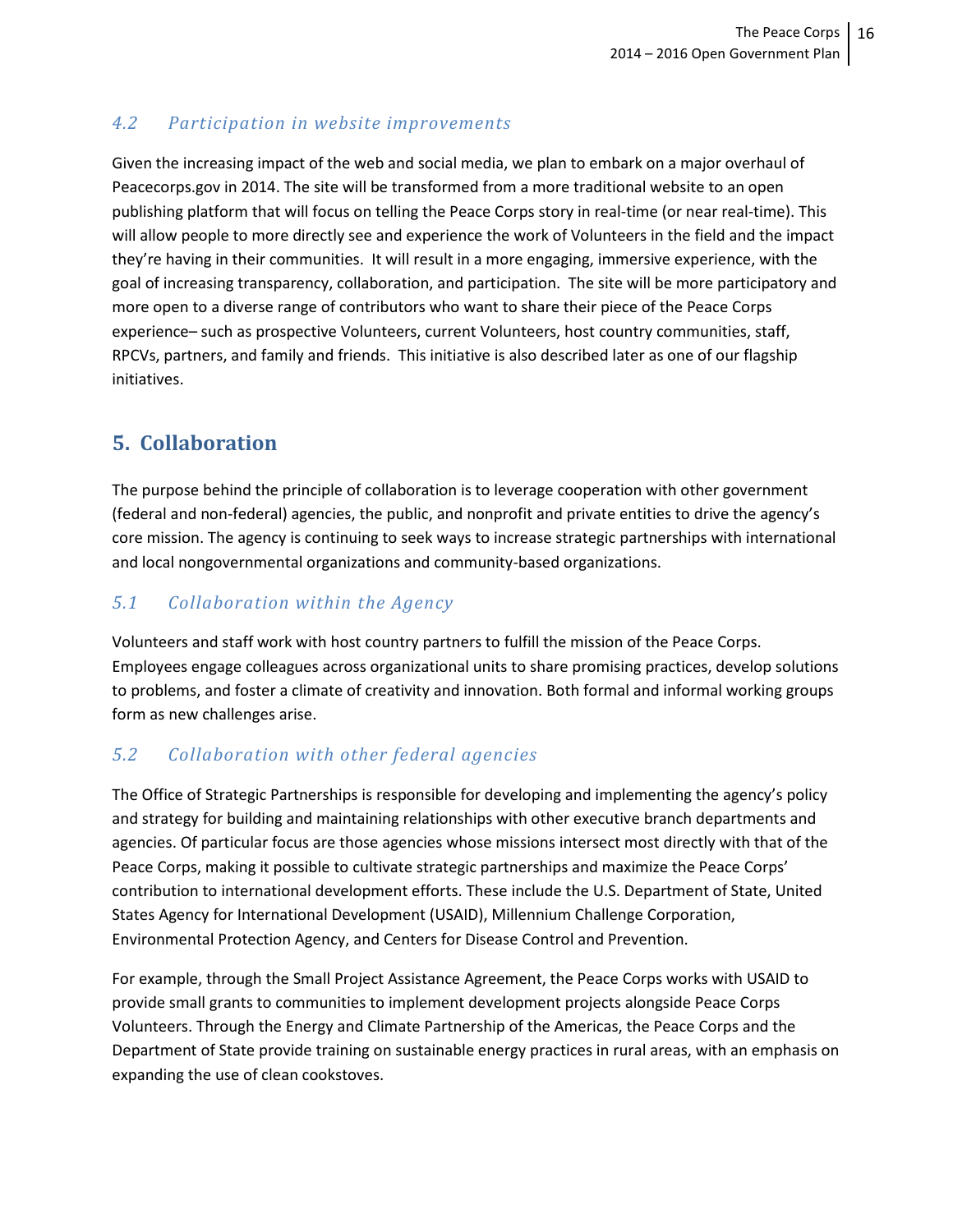Since 2004, the Peace Corps has been an active partner in the President's Emergency Plan for AIDS Relief (PEPFAR), working closely with the Department of State, USAID, the Department of Health and Human Services, and others. Additionally, the agency collaborates with the President's Malaria Initiative (USAID, CDC, NIH) and its implementing partners (Population Services International, World Vision, and others) to maximize the effectiveness of Volunteers and ensure that the malaria prevention efforts of all Volunteers complement, rather than duplicate, partner activities. The Peace Corps also strongly supports the Feed the Future initiative, working with USAID and other agency partners to promote food security.

# *5.3 Collaboration across Levels of Government*

The Peace Corps often works with state and local government officials to celebrate the work of Volunteers. Official proclamations from state governments help inform local communities about the power of service and the value of volunteerism. Beyond U.S. borders, the Peace Corps partners with governments in every one of the countries in which Volunteers are placed, working together to develop projects that meet the needs of the host countries that request Peace Corps assistance.

# *5.4 Public-Private Collaboration*

The Peace Corps engages a wide array of partners both domestically and abroad. Most overseas projects involve a partnership between the Peace Corps and host country organizations to plan and manage projects. The agency also forms partnerships with local and international NGOs to augment training and offer work opportunities to Peace Corps Volunteers. Domestically, the agency has a number of programs that contribute to furthering the mission of the Peace Corps. The agency established two new offices in 2012: the Office of Strategic Partnerships and the Office of the Third Goal and Returned Volunteer Services. These offices manage strategic partnerships and develop opportunities for RPCV groups and individuals to collaborate with the agency.

The Office of the Third Goal and Returned Volunteer Services manages the Coverdell World Wise Schools (WWS) program, established in 1989 by then-Peace Corps Director Paul D. Coverdell. It is designed to help America's schoolchildren learn about the world's diverse peoples, cultures, and geography through standards-based classroom resources and educator partnerships with current and returned Peace Corps Volunteers. WWS connects U.S. elementary and secondary schools with current Peace Corps Volunteers who share their Peace Corps experiences through a variety of media and new technologies. It also connects RPCVs with classrooms and communities via the Speakers Match program. More information on this program can be found at [www.peacecorps.gov/wws.](http://www.peacecorps.gov/wws)

The Peace Corps also relies heavily on collaboration with RPCVs to help the agency achieve its Third Goal. Resources are provided to help RPCVs engage in activities that promote a better understanding of other peoples on the part of Americans. Information about all of the Peace Corps' Third Goal efforts can be found at [www.peacecorps.gov/thirdgoal.](http://www.peacecorps.gov/thirdgoal)

The Master's International program is a unique opportunity for Peace Corps Volunteers to combine a master's degree with their overseas service. It also provides the Peace Corps with Volunteers with additional education and skills. Currently, the Peace Corps partners with over 80 academic institutions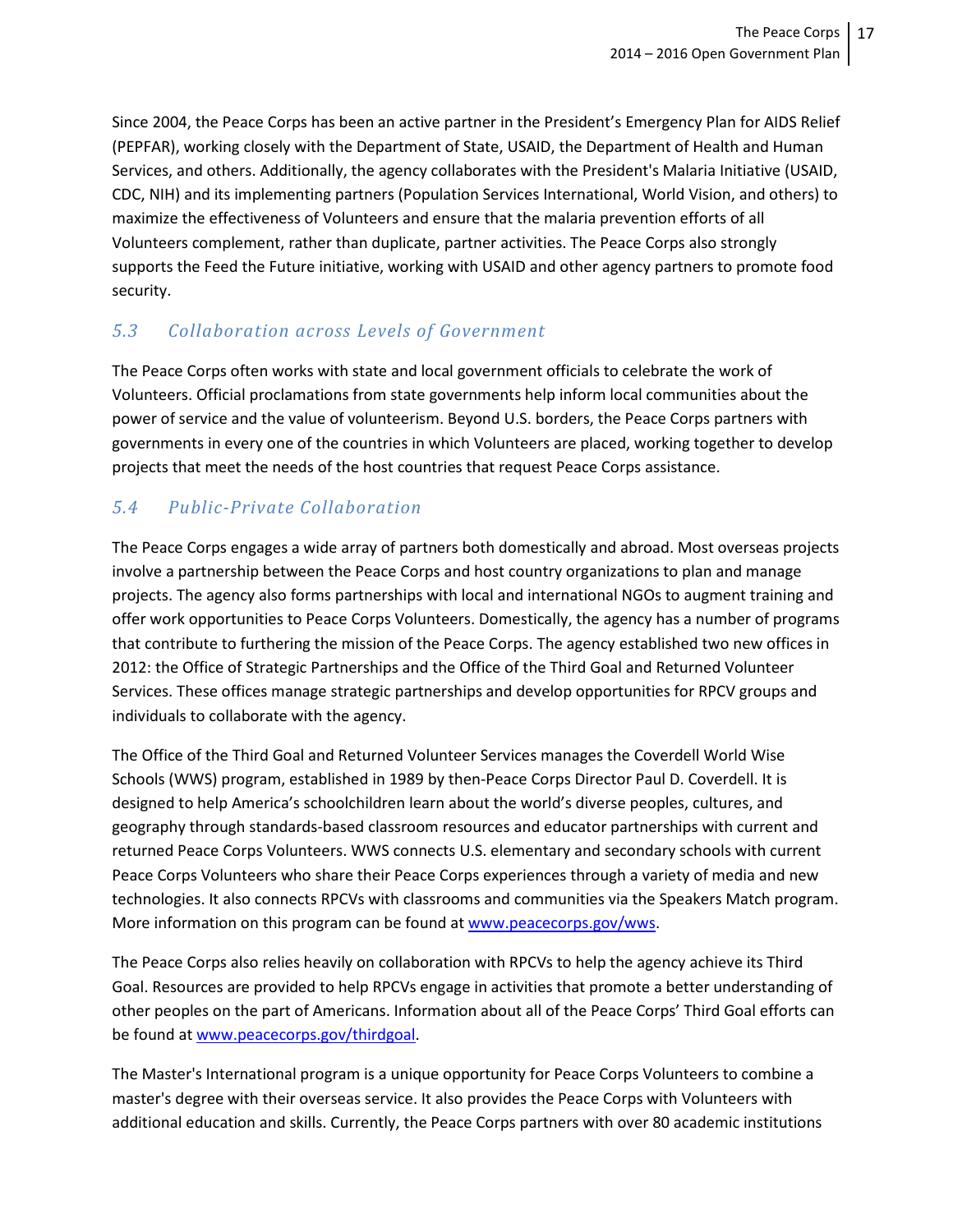nationwide through the Master's International program. More information on this program can be found a[t www.peacecorps.gov/masters.](http://www.peacecorps.gov/masters)

The Paul D. Coverdell Fellows Program is another example of how the agency collaborates with private institutions. Participating graduate schools provide financial assistance to RPCVs enrolled in various advanced degree programs. At the same time, RPCVs make a commitment to work in an underserved U.S. community as they pursue their graduate degrees. Peace Corps Volunteers can participate in the program at any point after they satisfactorily finish their Peace Corps service. A complete list of all Coverdell Fellows Program partner schools and additional information is located at [www.peacecorps.gov/fellows.](http://www.peacecorps.gov/fellows)

The agency also supports the work of Peace Corps Volunteers through the Peace Corps Partnership Program (PCPP), connecting interested groups or individuals to Volunteer-led, community-initiated projects worldwide. Although many are able to undertake projects using local resources and skills, PCPP supports Peace Corps Volunteers as they work with host communities to identify local needs and design sustainable solutions. The program provides a critical source of private sector support that is complemented by a mandatory local contribution of at least 25 percent of the total cost of a project. Further, it connects the American public to Volunteers' work and enables them to learn about the communities where Volunteers serve. Through PCPP, the Office of Strategic Partnerships offers a transparent mechanism for the private sector—which includes families and friends of Volunteers, RPCV groups, schools, foundations, trusts, corporations, businesses, faith-based organizations, and civic groups—to be part of the Peace Corps experience by donating directly to the important work of Volunteers and agency initiatives. More information about PCPP can be found at [www.peacecorps.gov/donate.](http://www.peacecorps.gov/donate)

The Peace Corps also accepts in-kind donations. As defined by the Peace Corps Act (Pub. L. 87-293, as amended: 22 U.S.C. §2501 et seq.), gifts or bequests to the Peace Corps are tax-deductible as charitable contributions under Section 170(c) (1) of the Internal Revenue Code.

Moving forward, the Peace Corps will continue to seek more opportunities to collaborate and participate with outside groups, through expanded partnerships and taking greater advantage of our gift authority. Working more closely with external partners means we can take advantage of outside expertise, resources, technology, and large, diverse communities that might otherwise be difficult to tap into. Taking a more open approach to partnerships and our gift authority gives us tremendous opportunities to expand our activities to advance the Peace Corps mission and to support as many Volunteers overseas as possible.

# *5.5 Using Technology to Improve Collaboration*

The Peace Corps is committed to modernizing its approach to technology to foster greater collaboration among staff, Volunteers, returned Volunteers, partners, and other key customer groups. This is especially critical for an agency like ours that supports nearly 10,000 staff and Volunteers at 65 overseas posts and 8 regional recruitment offices across the U.S.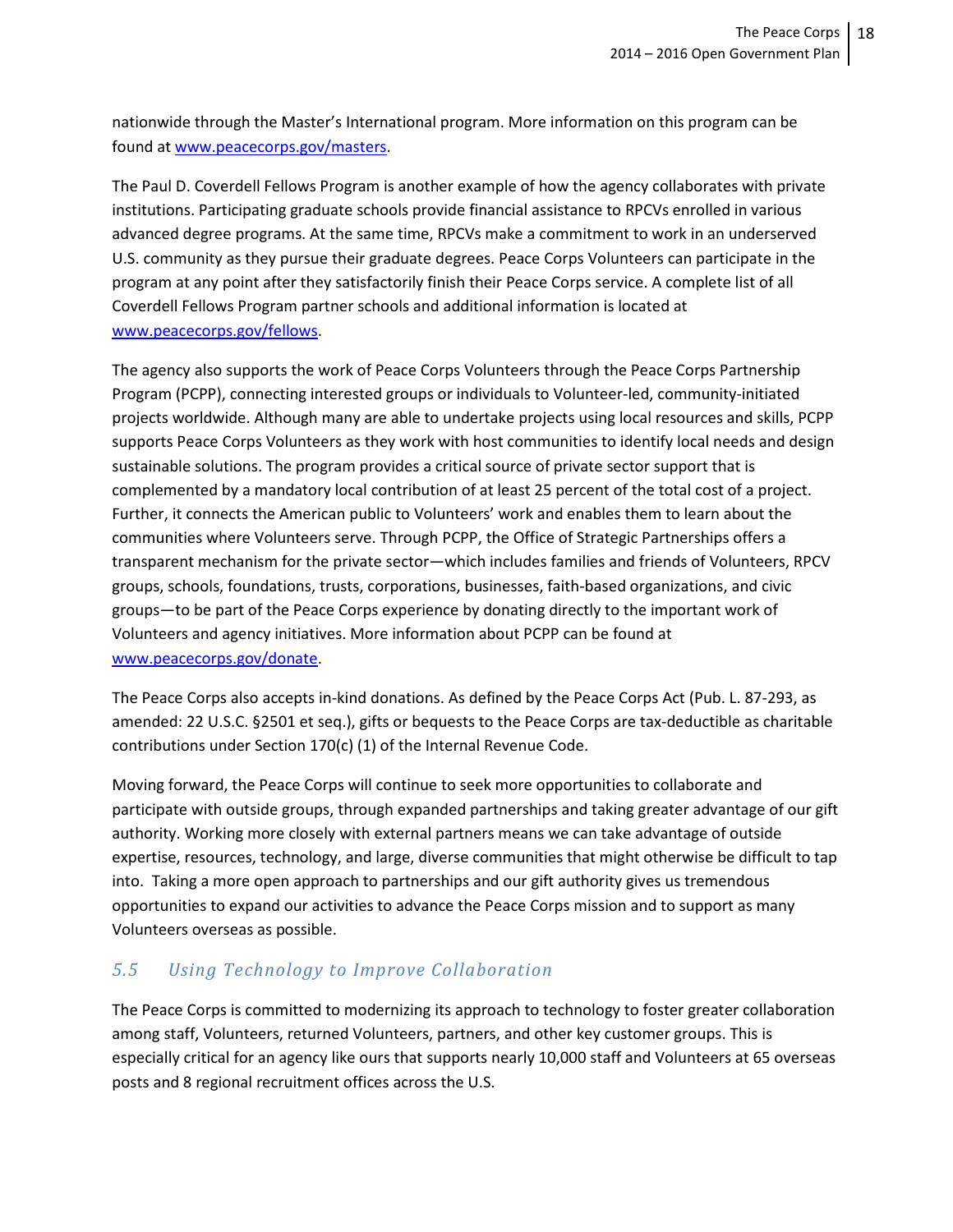Using technology more effectively will help us drive innovation, be more efficient, and improve the lives of people in the developing world. Our vision for technology includes these goals:

- **More efficient operations**: Modernize our IT platforms and systems to put us on par with leading organizations, streamline operations, recruit and support the best and brightest people to serve in the Peace Corps, and ensure that staff and Volunteers can easily collaborate anywhere, anytime, on any device.
- **Drive culture of innovation and openness**: Develop a modern, holistic IT Strategy that allows us to be flexible, innovative, and adapt to a rapidly changing global technology environment, drives openness and autonomy, and uses open data for strategic decision-making.
- **Improve development outcomes**: Expand Volunteers' access to digital tools and resources so they can promote the use of technology to achieve sustainable results in health, education, economic growth, the environment, and other sectors.
- **Communicate impact**: Empower everyone who is connected with the Peace Corps to use digital technology to more effectively convey the work and impact of Peace Corps. Expand our presence in digital communities to share and discuss the tremendous work Volunteers are doing in their communities and how Returned Volunteers continue to make a difference after they complete their service.

One of the most pressing challenges for collaboration is the fact that we work in 65 countries around the world, with vastly different levels of access to technology, broadband capabilities, and network reliability. Some of our overseas posts have the same level of connectivity as we experience in the U.S., while others have very low bandwidth capabilities, which can change from day to day. While this is the current state, we want to ensure that we're planning for what the future holds in terms of expected worldwide growth in technology. The Peace Corps must also be prepared to operate in a 24/7 environment since our mission is to support the safety and security of over 7,000 Volunteers in the field. In addition, we have a large domestic footprint, with 8 Regional Recruitment offices and hundreds of part-time recruiters at college campuses across the country. This is partly what makes our mission unique – we are supporting a very large, global, and widely distributed network of both staff and Volunteers. While Peace Corps Volunteers are not employees of the federal government and thus have a different status than staff, they are the heart and soul of our organization. Frequently, Volunteers bring the latest technology solutions and modern thinking to their work, but are sometimes hampered by older systems that are not aligned to their needs. We want to address this challenge by creating a technology ecosystem that is dynamic and adaptable to global changes -- and enables staff and Volunteers to easily collaborate and support each other using whatever digital tools and technology they need to be successful.

To partly address the critical need for better collaboration tools, the Peace Corps is preparing to move to a cloud email and collaboration platform. This will help improve the most fundamental, core systems we use every day to collaborate and share information. We expect it will significantly increase productivity because staff will be able to seamlessly access email and collaborate on documents in real-time, anywhere, anytime, on any modern device. This type of technology will give our staff more autonomy to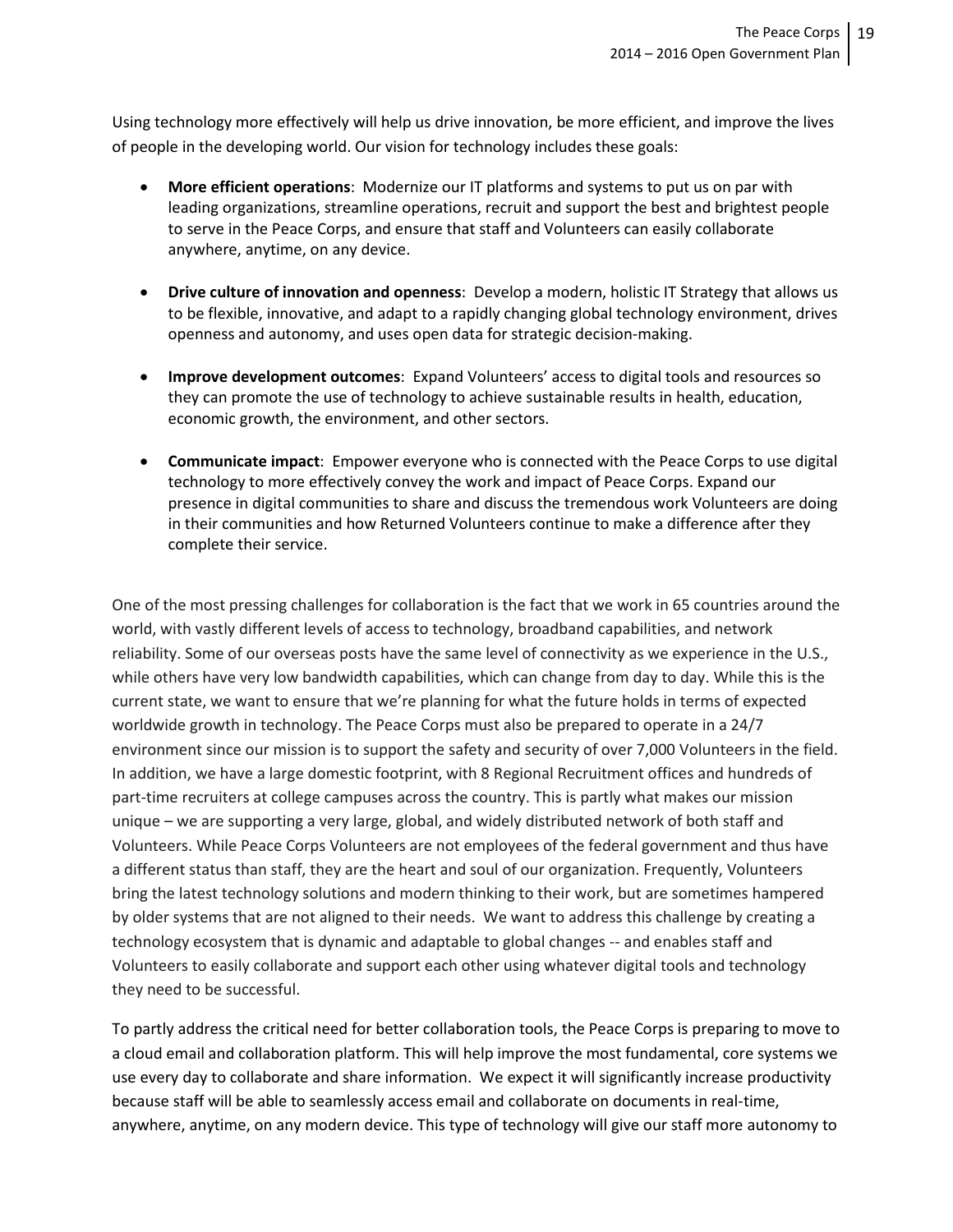do their jobs and to be more mobile, whether they are working from their office, from home, or on site visits with Volunteers in potentially remote locations. We are collaborating with other federal agencies that have already moved to cloud email and collaboration platforms, so we can learn from their experience. As part of this effort, we are making plans to upgrade connectivity and devices for our overseas posts and recruitment offices.

As we plan for this initiative, we'll continue to use other tools and applications to collaborate with staff and Volunteers. Many staff regularly use web conferencing tools and are increasingly using Google Hangouts, Skype and other interactive platforms to interact with potential and new applicants, as well as for training staff and interacting with other government agencies and organizations.

# **6. Status of 2012 Flagship Initiatives**

# *6.1 Initiative 1: Stomping Out Malaria*

Stomping Out Malaria (Stomp) is a Peace Corps-led initiative that matches Volunteers serving in Africa with partners such as Malaria No More and the President's Malaria Initiative (PMI), as part of a collective commitment to significantly reduce the number of malaria deaths in Africa. The agency will leverage the agency's Open Government website to share data sets and reports with the public in an open format and link to open platforms for the discussion of malaria eradication strategies.

The agency launched the Stomping Out Malaria in Africa Initiative on World Malaria Day – April 25, 2011. This regional initiative is coordinated by a program manager who is responsible for building and maintaining partnerships with U.S. government and external partners, in addition to overseeing the development and implementation of the region's action plan and training. The program has grown to support malaria prevention activities in 23 countries across the continent. In 2013, more than 1,000 Peace Corps Volunteers reached over 465,000 people in 1,455 communities with malaria prevention outreach, doubling Peace Corps Volunteer efforts of the previous year. In addition, Volunteers conducted over 360 trainings of local community mobilizers. This focus on building up local capacity is a hallmark of the Peace Corps' approach to development and further demonstrates our commitment to collaboration and participation. These trained mobilizers will be educating their communities about the importance of malaria prevention long after Volunteers complete their service.

The Peace Corps Malaria Initiative has built formal alliances with PMI, USAID, Johns Hopkins University, Population Services International, Malaria No More, and others in a joint commitment aimed at significantly reducing malaria deaths in Africa by 2015. These partnerships have expanded and promoted Peace Corps' role in country-level programs and have already provided Volunteers access to resources, such as bed nets and funding for Volunteer housing. The Peace Corps will continue to maintain this multi-year commitment to providing partner organizations with a team of dedicated trained men and women.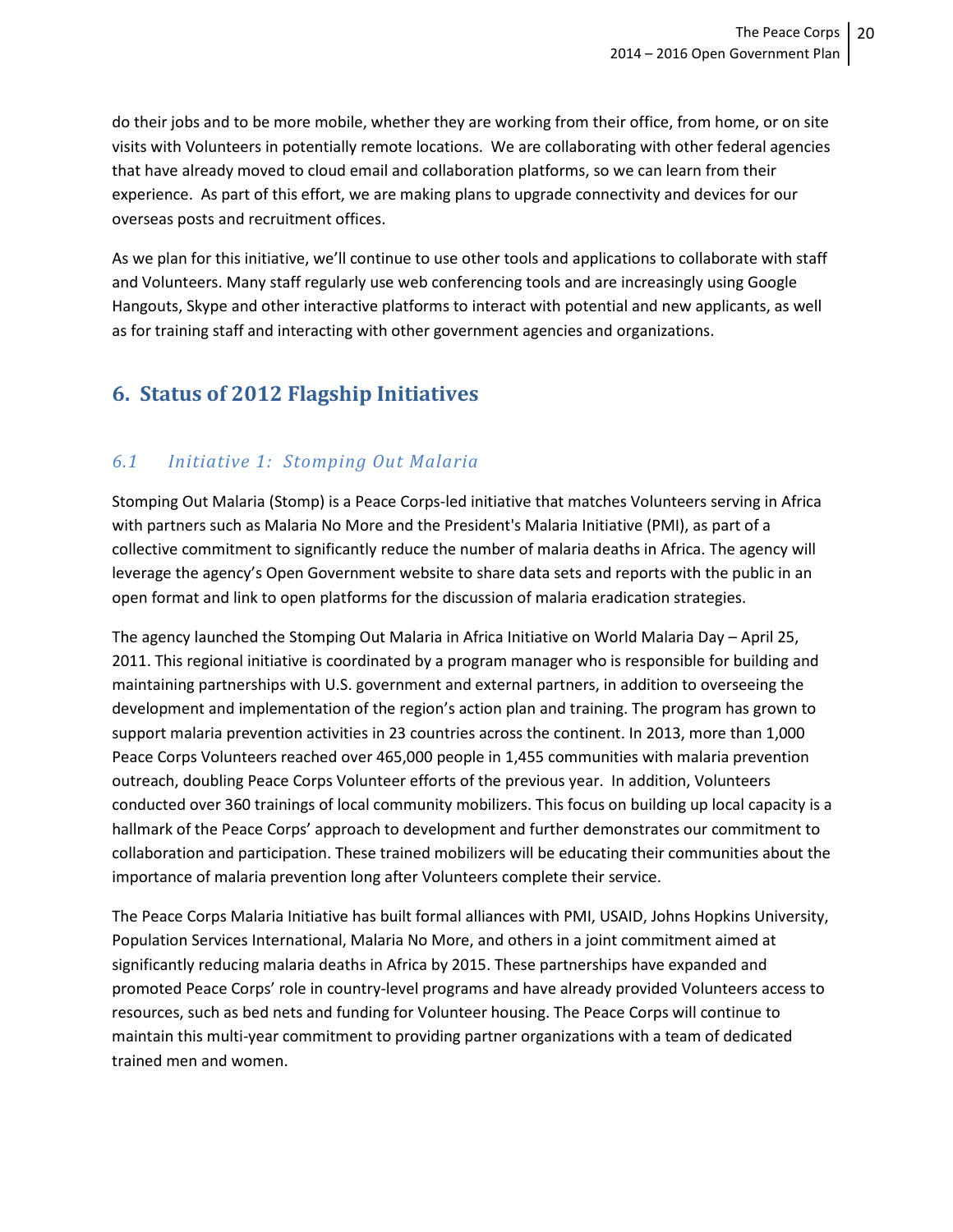Looking forward, the Peace Corps has set the following objectives for 2014:

- Increase the number of Volunteers actively involved in malaria prevention activities from just over 1,000 to 2,000.
- Increase the number of individuals across the 23 Peace Corps programs directly reached with malaria prevention interventions from 222,000 to 500,000.
- Double the number of communities reached with malaria prevention work from 1,500 to 3,000.
- Continue to deepen partnerships with PMI, National Malaria Control Programs, and key NGOs too keep accelerating the progress toward elimination of malaria in Africa.

The agency will continue to leverage the [Stomp Out Malaria](http://stompoutmalaria.org/) website to post data sets and reports and share its progress in significantly reducing the number of malaria deaths by 2015. As a publicly available website, these data sets and reports will be widely available for distribution. In addition, the data sets will be posted in an open format available to the public to incorporate into their own projects and analysis. By focusing on transparency, participation, and collaboration, the malaria initiative will serve as a model for future agency efforts in creating a more open and transparent government.

# *6.2 Initiative 2: Develop an Agency Evaluation Policy*

The Peace Corps adopted an agency-wide framework for evaluation in February 2013. The framework lays out the importance of, and suggested approaches to, the evaluation of Peace Corps programs, operations, and processes throughout the agency. Monitoring progress, conducting research, and evaluating the results and impact of the Volunteers' work increases transparency and supports evidence-based decision-making and effective use of agency resources.

The framework articulates key principles of the agency's unique development model based on community participation and capacity building while promoting best-practices in evaluation. These bestpractices include the development of baselines, data quality standards, a high level of program office and stakeholder involvement, and publication of findings. The framework outlines a goal of seeding the agency with evaluation capacity at all levels, rather than centralizing the function in a single office at headquarters. In FY 2012/2013, Peace Corps' field-based evaluation capacity consisted of two full time staff. In 2014, every post has a trained evaluation champion, and dozens more have full time evaluation staff in their proposed budgets. These strategies aim to support the culture of learning that is essential to the Peace Corps.

The agency is now in the process of developing an operational evaluation policy, to include more specific guidance on organizational roles and responsibilities, minimum reporting standards, and resource allocation. This policy will be consistent with the framework and will be instituted in FY 2015.

The agency created an [evaluation section](http://www.peacecorps.gov/about/open/evaluations/) on the Open Government portal, to which it will continue to add findings reports.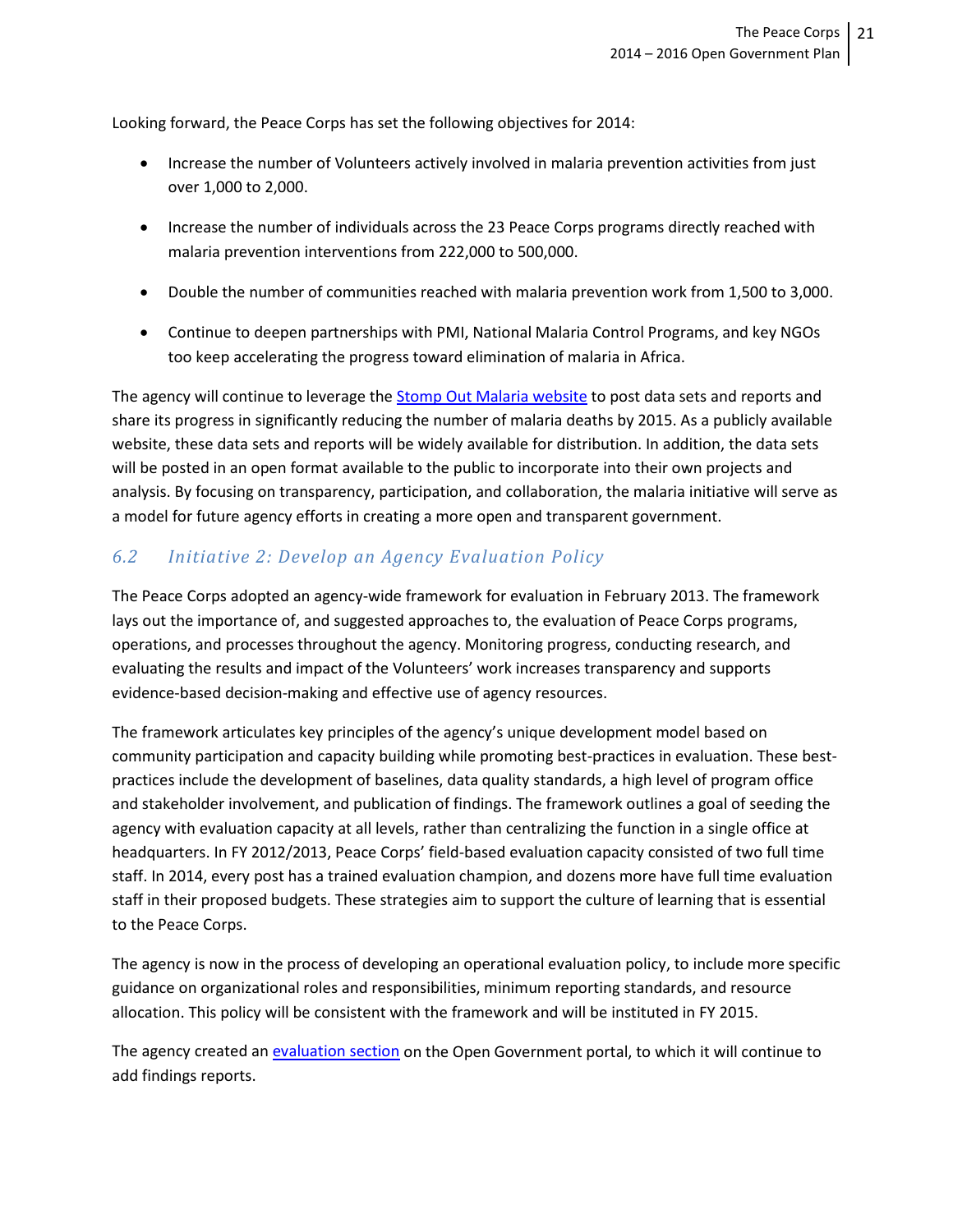# *6.3 Initiative 3: Enhance the Agency's Social Media Strategy*

The agency has made significant progress in enhancing our social media strategy to encourage currently serving Volunteers, returned Peace Corps Volunteers, and partners to participate in the agency's activities. As discussed in Section 2.2, we use a broad range of social media platforms to encourage as much public engagement as possible.

In 2014, we released an agency-wide Social Media Policy, which aims to further expand our use of social media and create a more decentralized and distributed governance model. The policy gives greater autonomy to our front-line workers—such as regional recruiters and overseas staff—to actively use social media to share the work of Peace Corps Volunteers, build networks and communities, answer questions, and provide timely customer service. As one example, many of our overseas posts have established active Facebook groups for incoming groups of Volunteers (Invitees), and are using social media to provide timely information to families and friends of Volunteers. By continuing to engage with the public through popular social media platforms, the Peace Corps will increase its visibility among stakeholders and encourage public participation.

# **7. New Initiatives to Advance Transparency, Collaboration, and Participation: 2014 - 2016**

## *7.1. Publish dataset of Peace Corps Volunteer openings by country and assignment*

Beginning in July 2014, the Peace Corps will publish the full dataset of Volunteer job openings on [www.peacecorps.gov.](http://www.peacecorps.gov/) The dataset will include a full year's worth of data about the number of job openings by country, sector, and departure date, as well as language and other skill requirements, living conditions, medical considerations, and other important characteristics of each job opening. The dataset will also be available on other repositories such as Data.gov and Github. Making this dataset publicly available will provide a more transparent snapshot of all Volunteer job openings, so anyone can easily see the type of work that Peace Corps Volunteers do worldwide. It will also give potential applicants a fully transparent view of the options for serving in the Peace Corps so they can be more informed about where they may be eligible to serve and what to expect in various job settings. Providing the information as an open, accessible dataset will also allow for new discoveries about the data.

### *7.2 Reshape Peacecorps.gov as the agency's open, integrated publishing platform*

Peace Corps will reshape its current website into an open publishing platform, so we can deliver a more effective, interactive, and inspiring customer experience. We will transition from a traditional website to a more open content management system and decentralize our publishing model to make it easier and faster for content contributors across the agency to publish relevant and timely content. It will also showcase a streamlined online application. The platform will be configured to easily pull content from social media, APIs, and other platforms to create an integrated experience. Our focus will be to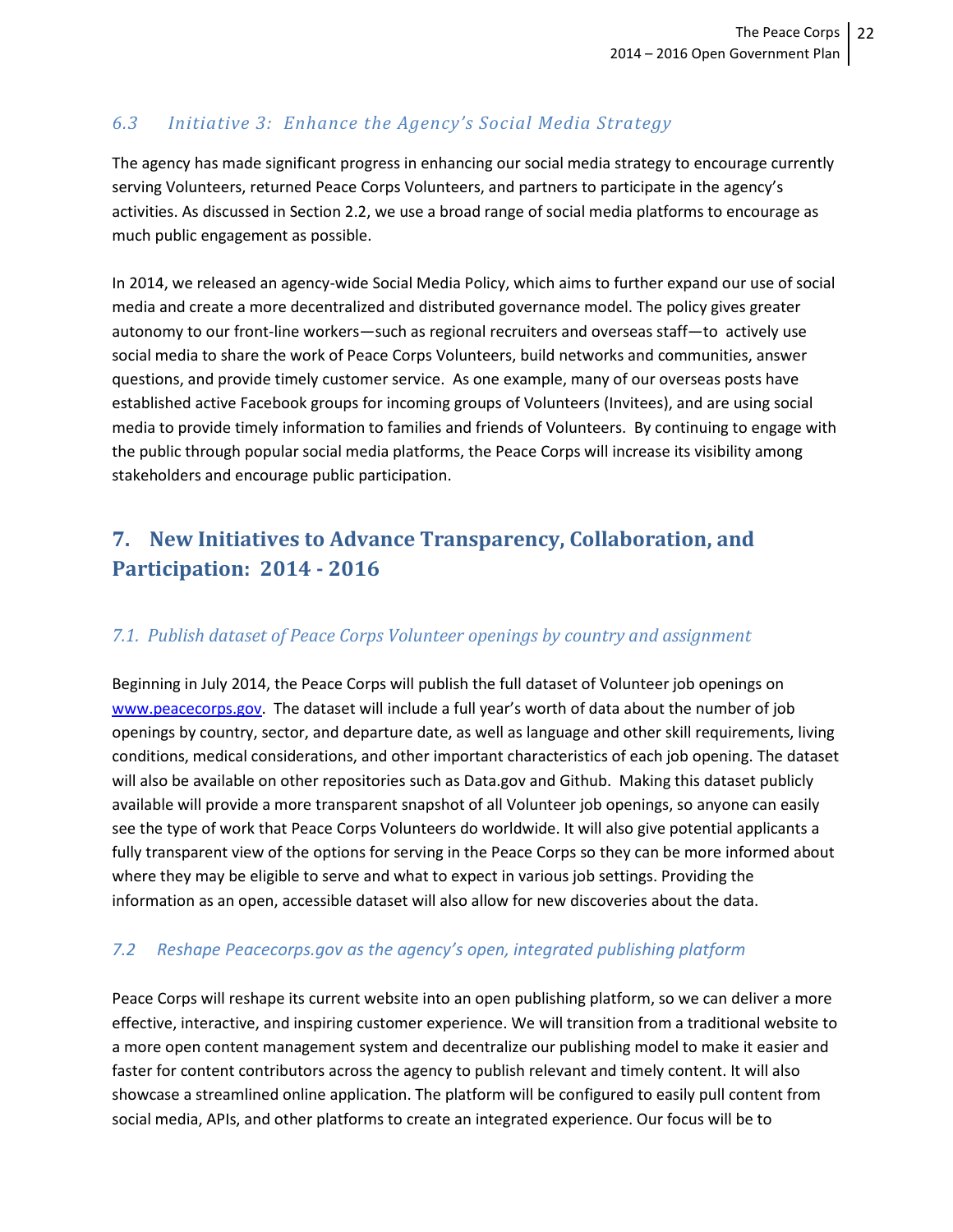empower the tens of thousands of current and former Volunteers to be the face and voice of peacecorps.gov, so they can directly contribute stories and data about the impact they are having in communities worldwide. This will lead to greater collaboration, participation, and transparency with all stakeholders.